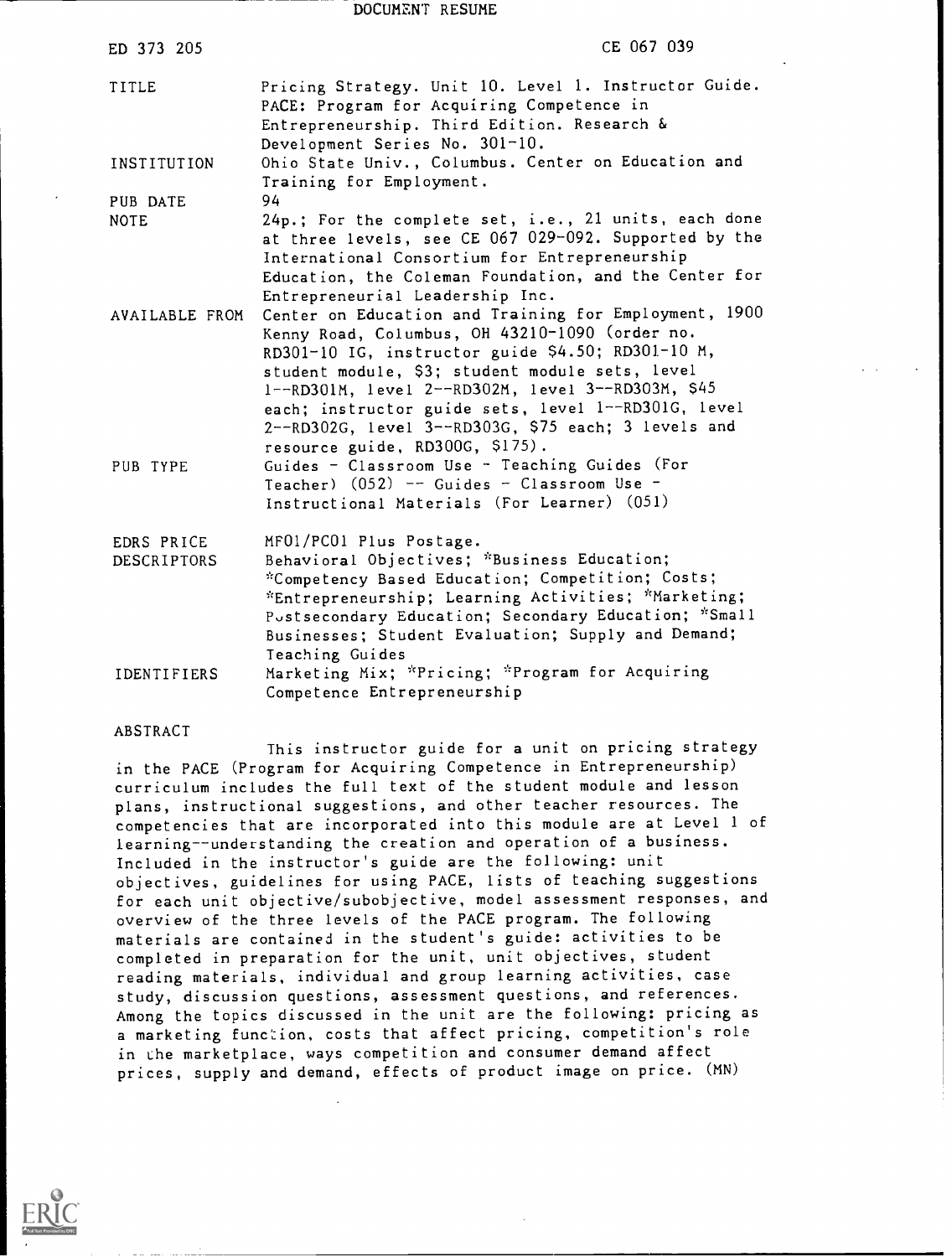

# Objectives:

- Define pricing as part of the marketing mix.
- Identify costs that affect pricing.
- Explain how competition affects pricing.
- Describe the impact of consumer demand on prices.
- $\bigcirc$   $\bigcirc$  Discuss the relationship between image and price.<br>  $\bigcirc$

US DEPARTMENT OF EDUCATION **EDDCATIONAL RESOURCES INFORMATION** CENTER ERIC/

Children of the changes have been made to This document n is been reproduced as:<br>received from the person or rimanization otiginating it.

improve reproduction quality

 $\mathbf{u}$  as  $\mathbf{u}$ 

 $\overline{L}$ 

Points of view of apendons stated in the<br>document do not necess anly represent official OE RI position or peley.

PERMISSION TO REPRODUCE THIS each unit. MATERIAL HAS BEEN GRANTED BY



TO THE EDUCATIONAL RESOURCES 2 BEST COPY AVAILARLE INFORMATION CENTER (ERIC) '



# Unit 10 Pricing Strategy Level 1

# HOW TO USE PACE

- Use the objectives as a pretest. If a student is able to meet the objectives, ask him or her to read and respond to the assessment questions in the back of the module.
- Duplicate the glossary from the Resource Guide to use as a handout.
- Use the teaching outlines provided in the Instructor Guide for assistance in focusing your teaching deliver The left side of each outline page list objectives with the corresponding headings (margin questions) from the unit. Space is provided for you to add your own suggestions. Try to increase student involvement in as many ways as possible to foster an interactive learning process.
- When your students are ready to do the Activities, assist them in selecting those that you feel would be the most beneficial to their growth in entrepreneurship.
- Assess your students on the unit content when they indicate they are ready. You may choose written or verbal assessments according to the situation. Model responses are provided for each module of While these are suggested responses, others may be equally valid.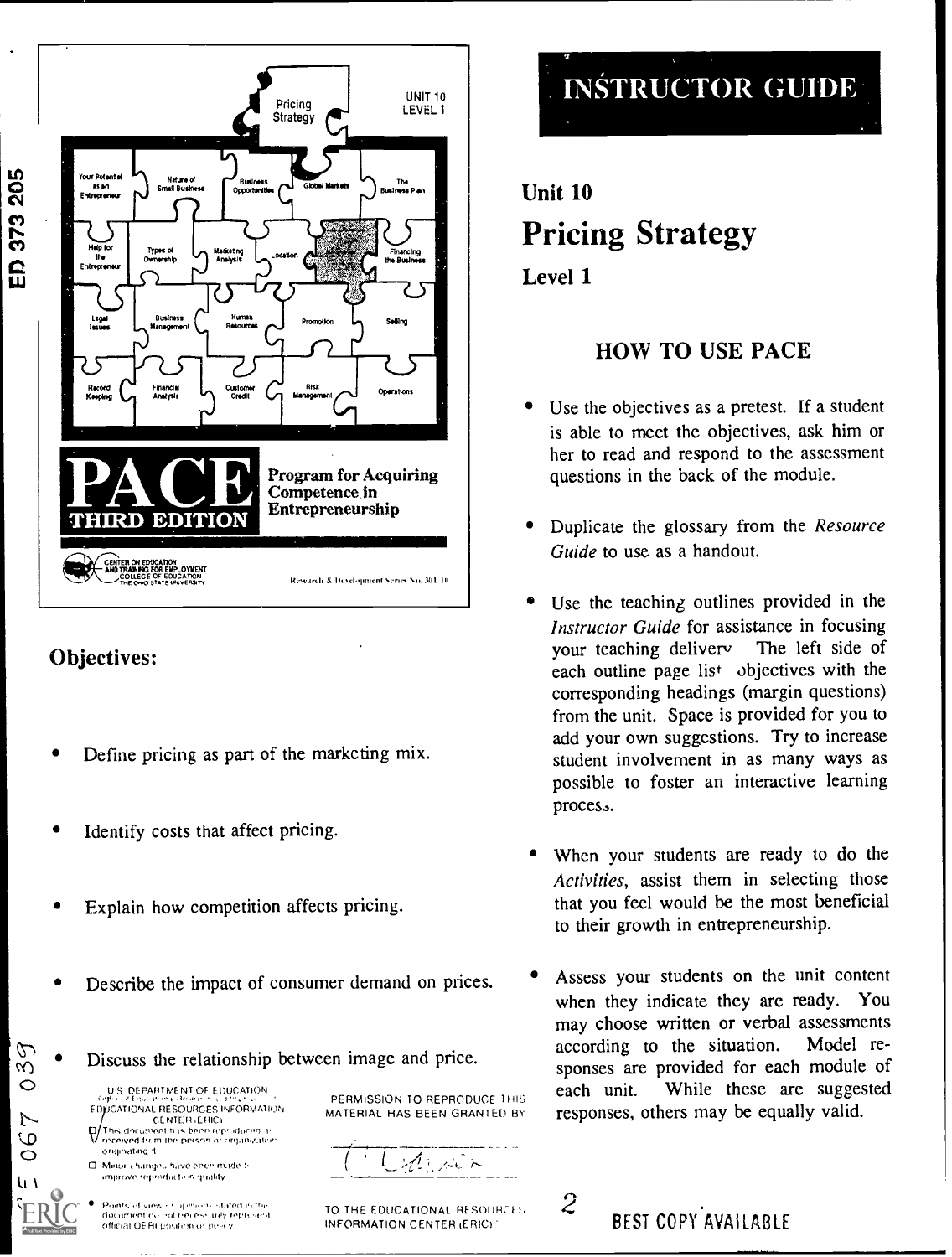| Objectives                                                    | <b>Teaching Suggestions</b>                                                                                                                                                                                                                                                                                                                                                                                                                                                                                                                              |  |  |
|---------------------------------------------------------------|----------------------------------------------------------------------------------------------------------------------------------------------------------------------------------------------------------------------------------------------------------------------------------------------------------------------------------------------------------------------------------------------------------------------------------------------------------------------------------------------------------------------------------------------------------|--|--|
| 1. DEFINE PRICING AS PART OF<br>THE MARKETING MIX             |                                                                                                                                                                                                                                                                                                                                                                                                                                                                                                                                                          |  |  |
| Is pricing a marketing function or<br>an accounting function? | Have students suggest all the business activities they associate<br>with marketing. Students may suggest sales, advertising, and<br>product development, etc. Write these suggestions on the board.<br>Then, introduce the concept of the FOUR Ps of marketing. Go<br>back to the board and put the business activities the students<br>have suggested into one of the FOUR P categories. Discuss<br>marketing activities within any of the FOUR P categories stu-<br>dents have missed. Note that in this unit you will be concen-<br>trating on price. |  |  |
| 2. IDENTIFY COSTS THAT<br><b>AFFECT PRICING</b>               |                                                                                                                                                                                                                                                                                                                                                                                                                                                                                                                                                          |  |  |
| What are the costs that affect<br>pricing?                    | Have the students identify the fixed and variable costs for<br>several different businesses. For example, you might choose a<br>shoe manufacturer, a restaurant, and a florist.                                                                                                                                                                                                                                                                                                                                                                          |  |  |
| 3. EXPLAIN HOW COMPETITION<br><b>AFFECTS PRICING</b>          |                                                                                                                                                                                                                                                                                                                                                                                                                                                                                                                                                          |  |  |
| What is the role of competition in<br>the marketplace?        | Ask the students if there are any monopolies in United States.<br>Discuss the major utilities as monopolies. Who controls their<br>rates? What would happen if their rates were not controlled?                                                                                                                                                                                                                                                                                                                                                          |  |  |
| How does competition<br>affect<br>prices?                     | Have students examine (taste) two competitive brands of cook-<br>ies. Choose one name brand and one similar off brand. What<br>are the features of each brand (shape, ingredients, packaging,<br>name brand). Compare the prices of the two brands. Are the<br>price differences justified?                                                                                                                                                                                                                                                              |  |  |
| 4. DESCRIBE THE IMPACT<br>OF CONSUMER DEMAND<br>ON PRICES     |                                                                                                                                                                                                                                                                                                                                                                                                                                                                                                                                                          |  |  |
| What is supply?                                               | Ask the students to imagine that they are the sole manufacturer<br>of pet sea shells. It costs you \$.50 to paint a face on the shell<br>and package it. How many would you produce if consumers<br>were willing to pay \$0.25? \$0.50?, \$1.00?, \$2.00?, etc. What<br>would prevent you from charging \$100.00? Answer: Lack of<br>demand and increase in competition.                                                                                                                                                                                 |  |  |
|                                                               | On the board of on an overhead, relate this example to the<br>supply curve.                                                                                                                                                                                                                                                                                                                                                                                                                                                                              |  |  |
| $\odot$                                                       | 3                                                                                                                                                                                                                                                                                                                                                                                                                                                                                                                                                        |  |  |

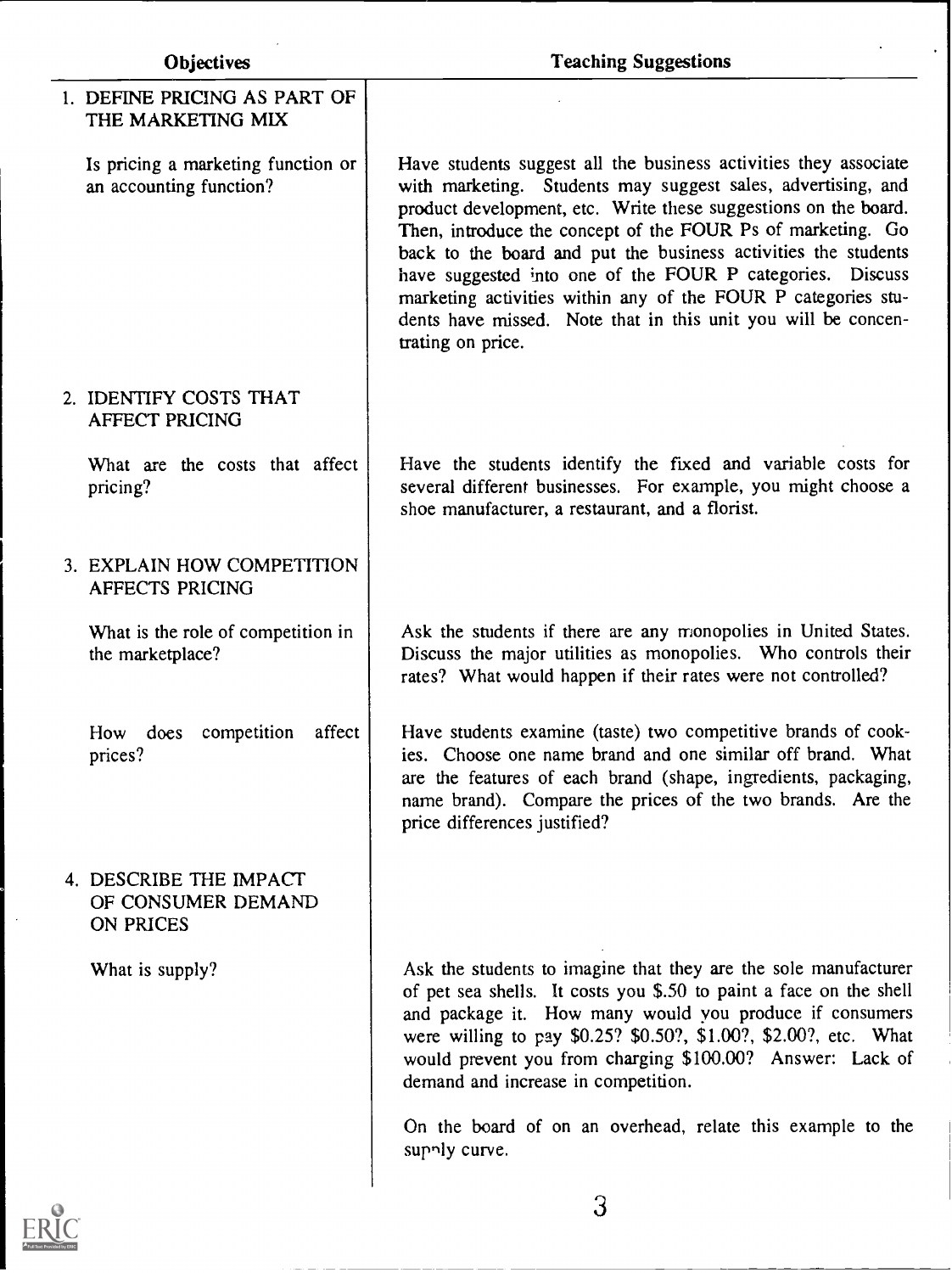| <b>Objectives</b>                                       | <b>Teaching Suggestions</b>                                                                                                                                                                                                                                                                                                                                                                                                                                                                                            |
|---------------------------------------------------------|------------------------------------------------------------------------------------------------------------------------------------------------------------------------------------------------------------------------------------------------------------------------------------------------------------------------------------------------------------------------------------------------------------------------------------------------------------------------------------------------------------------------|
| What is demand?                                         | Now, ask the students to imagine that they are crazy about pet<br>rocks. They want to take them to school. They want to swap<br>them with their friends. They want a whole family—a whole<br>community of pet rocks in their home. Who would buy them if<br>they cost \$100? (A few hands go up.) Who would buy them if<br>they were \$50.00?, \$20.00?, \$10.00?, \$5.00?, \$2.00?, \$1.00?,<br>\$0.50? (More and more hands go up?)<br>On the board or on an overhead, relate this example to the de-<br>mand curve. |
|                                                         | Ask students, if pet rocks were popular, how much would they<br>sell for? Why? Talk about the interaction between demand and<br>supply. Include competition and costs in your discussion.                                                                                                                                                                                                                                                                                                                              |
| 5. DISCUSS THE RELATIONSHIP<br>BETWEEN IMAGE AND PRICE. |                                                                                                                                                                                                                                                                                                                                                                                                                                                                                                                        |
| What is the image of a product?                         | Ask the students what the image of the following cars is:<br>Mercedes, Cadillac, Ford Taurus, Escort, Ferrari, Mazda, etc.                                                                                                                                                                                                                                                                                                                                                                                             |
| How does price affect image?                            | Ask the students if they were able to buy a \$30,000 Mercedes<br>for \$10,000 would it affect their image of the car? What would<br>they think about an Escort which costs \$30,000?                                                                                                                                                                                                                                                                                                                                   |

#### MODEL ASSESSMENT RESPONSES

- 1. Pricing is one of the FOUR Ps of marketing. Accounting functions determine how much it costs to produce a product. In the long run, a product can not be priced below the production costs, or the company will go out of business. However, marketing concerns such as market demand and competition actually determine what the customer is willing to pay for the product.
- 2. The fixed and variable costs must be covered in order for the company to make a profit. Variable costs change with the number of items are produced; while fixed costs are constant no matter how many items are produced.
- 3. As competition increases, prices for the product decrease. For example, as more and more manufacturers enter the CD disc player market, the price of CD disc players has declined.
- 4. Consumers' demand for a product and the manufacturers' willingness to supply that product intersect at the equilibrium point. When the product is priced at the equilibrium price, the amount of the product produced by the manufacturers will equal the amount of the product purchased by the consumers.

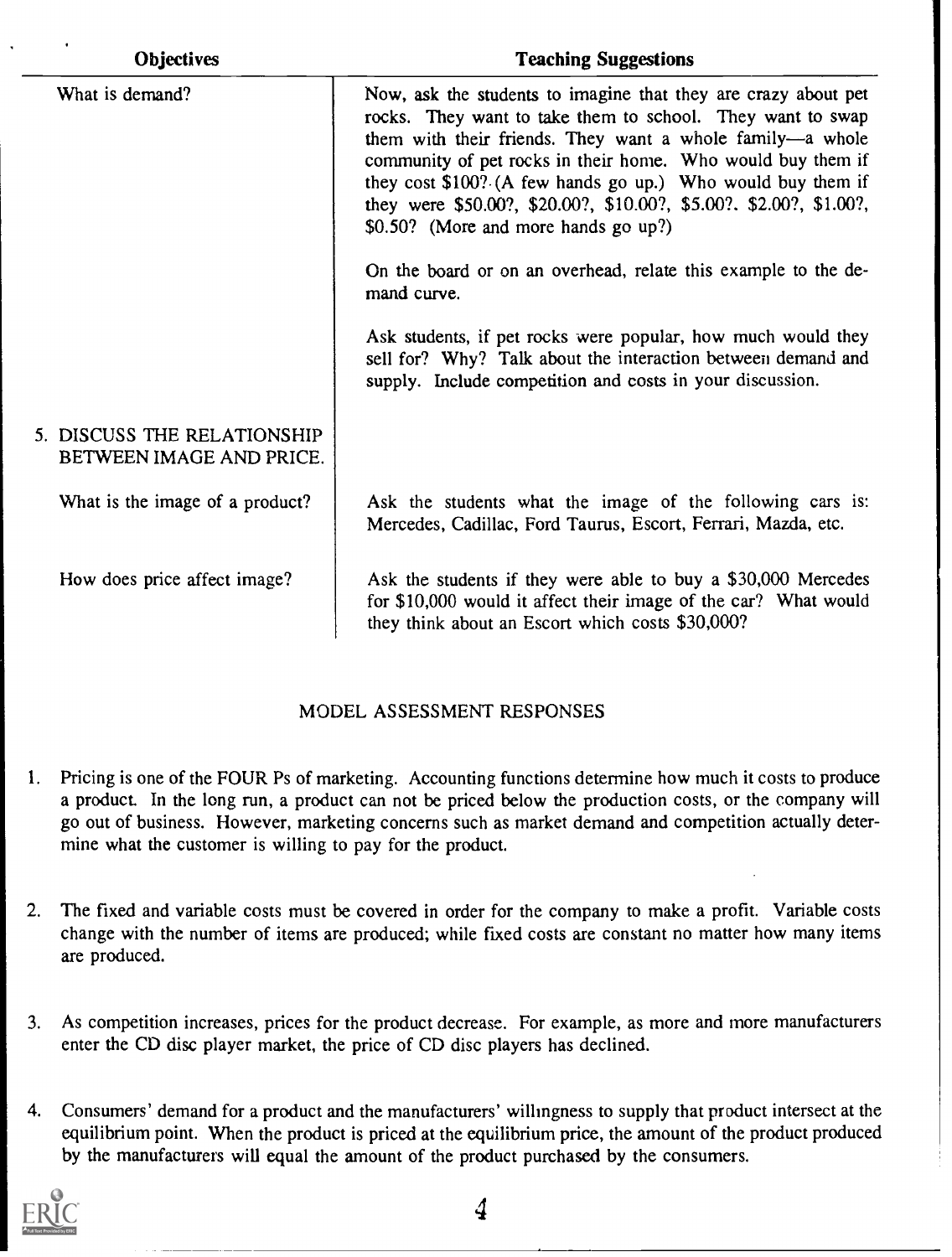5. Price creates image for a product if very little else is known about the product. For example, when Toyota. introduced the Lexus brand name, very little was known about the car. However, since it was very expensive, consumers assumed it was a luxury car. In this case, price created the image for the product. On the other hand, the Mercedes is very well known as a high quality, high powered, prestigious automobile. This image justifies its high price.



# Program for Acquiring Competence in Entrepreneurship

Incorporates the needed competencies for creating and operating a small business at three levels of learning, with experiences and outcomes becoming progressively more advanced.

Level  $1 -$  Understanding the creation and operation of a business.

**Level 2**  $-$  Planning for a business in your future.

**Level**  $3$   $-$  Starting and managing your own business.

Self-contained Student Modules include: specific objectives, questions supporting the objectives, complete content in form of answers to the questions, case studies, individual activities. group activities, module assessment references. Instructor Guides include the full text of each student module and lesson plans. instructional suggestions, and other resources.PACE,Third Edition, Resource Guide includes teaching strategies, references. glossary of terms. and a directory of entrepreneurship assistance organizations.

> For information on PACE or to order, contact the Publications Department at the Center on Education and Training for Employment, 1900 Kenny Road, Columbus, Ohio 43210-1090  $(614)$  292-4353,  $(800)$  848-4815.

Support for PACE, Third Edition provided in whole or in part by:

International Consortium for Entrepreneurship Education and International Enterprise Academy Center on Education and Training for Employment

The Ohio State University

The Coleman Foundation

5 Center for Entrepreneurial Leadership Inc. Ewing Marion Kauffman Foundation

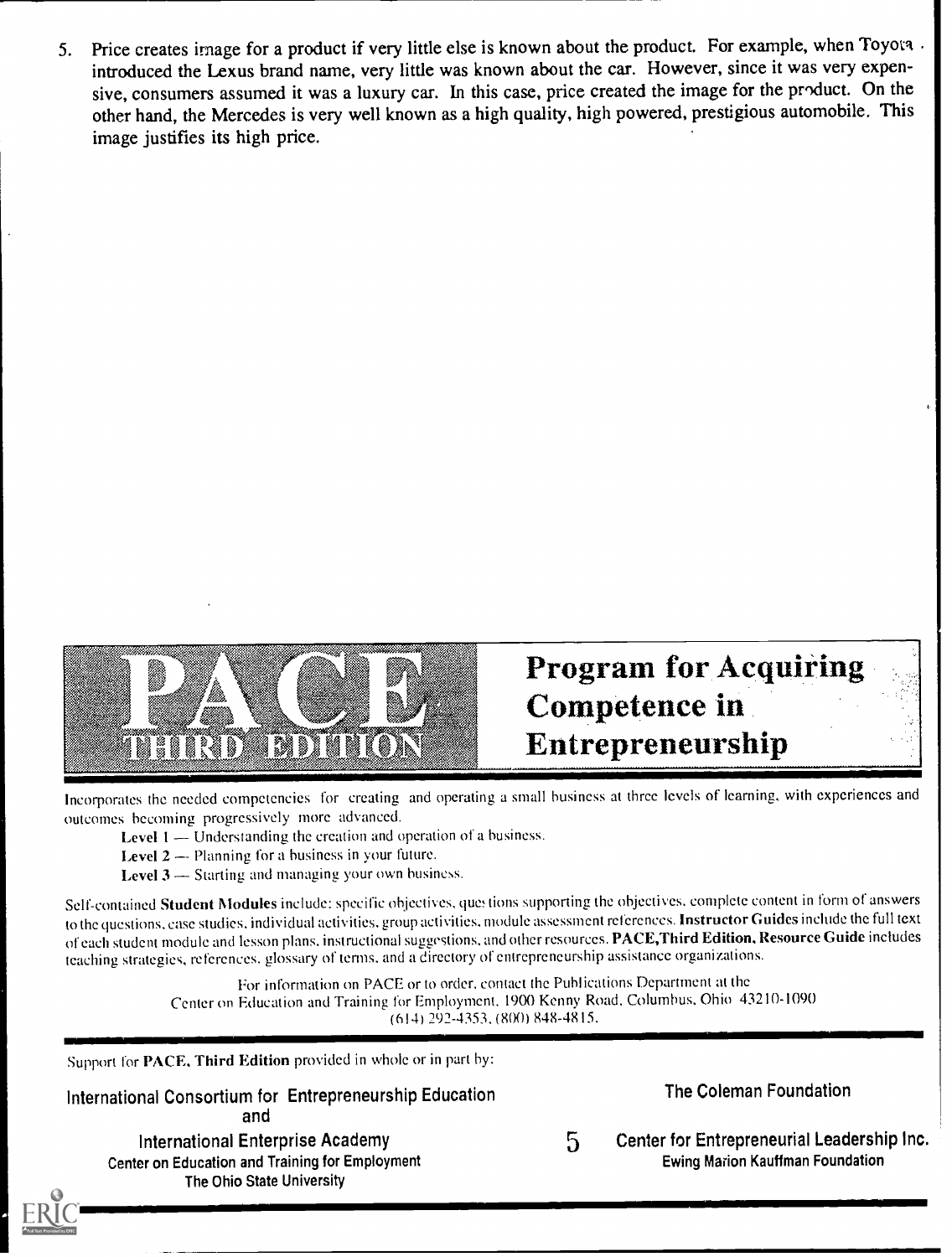

THIRD EDITION Entrepreneurship

Competence in

CENTER ON EDUCATION AND TRAINING FOR EMPLOYMENT COLLEGE OF EDUCATION<br>THE OHIO STATE UNIVERSITY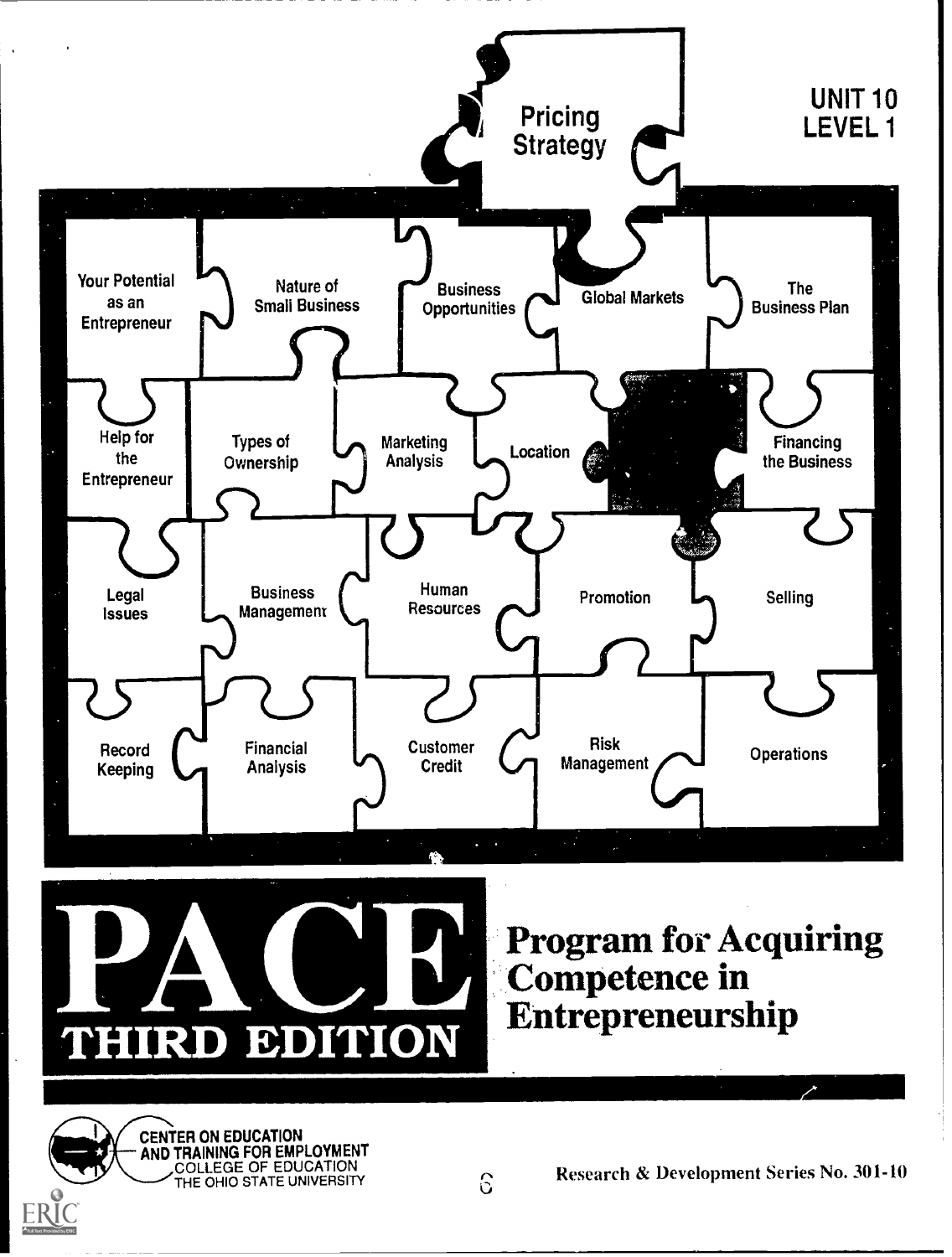#### PRICING STRATEGY

#### BEFORE YOU BEGIN .. .

- 1. Consult the Resource Guide for instructions if this is your first PACE unit.
- 2. Read What are the Objectives for this Unit on the following page. If you think you can meet these objectives now, consult your instructor.
- 3. Look for these business terms as you read this unit. If you need help with the meanings, ask your instructor for a copy of the PACE Glossary contained in the Resource Guide.

Demand/supply Market equilibrium Place Price Product Promotion

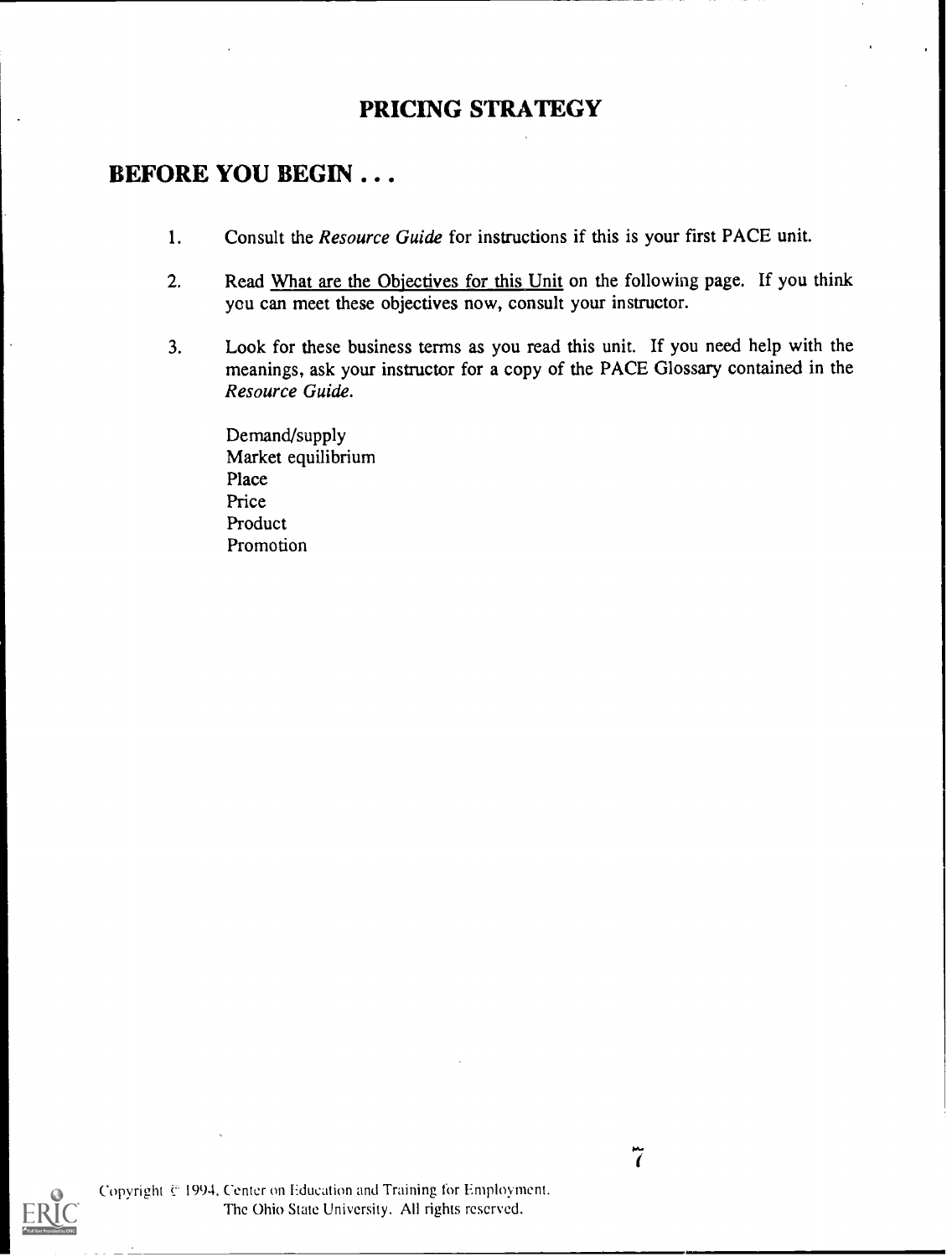#### PRICING STRATEGY

# WHAT ARE THE OBJECTIVES FOR THIS UNIT? Upon completion of this unit you will be able to define pricing as part of the marketing mix, identify costs that affect pricing, explain how competition affects pricing, describe the impact of consumer demand on prices, and discuss the relationship between image and price.

# WHAT IS THIS UNIT ABOUT?

Have you ever wondered how different manufacturers and marketers come up with the prices that they place on their goods and services? For example, why is it that a motorcycle can cost \$8,000, when you can buy a car for \$7,000? Clearly, there is a lot more metal, rubber, and plastic in a car than there is in a motorcycle. Certainly a car takes longer to manufacture, and is more costly to transport than a motorcycle. Yet, consumers will willingly pay even \$10- 15,000 for a motorcycle, when there are very nice cars available for less than that.

Let's look at another example. How do realtors arrive at the prices of houses? The price of a house in one neighborhood could

be half that of an identical house in another neighborhood. You are correct if you said that the price or value of the land will vary in this equation, with the house on the more valuable land being more expensive than the house on the less valuable land. So, how do you put a value on land? Presumably the land is composed of essentially similar materials including dirt, rocks, and maybe sand. How can the land in one place be worth more than the land in another? It is the answers to these kinds of questions that will be determined in this unit.

The purpose of this unit is to gain an understanding of pricing and the impact that the pricing function has on a small business. The price of an item is the amount of money a consumer will have to pay to receive ownership of the item. Pricing is the activity of

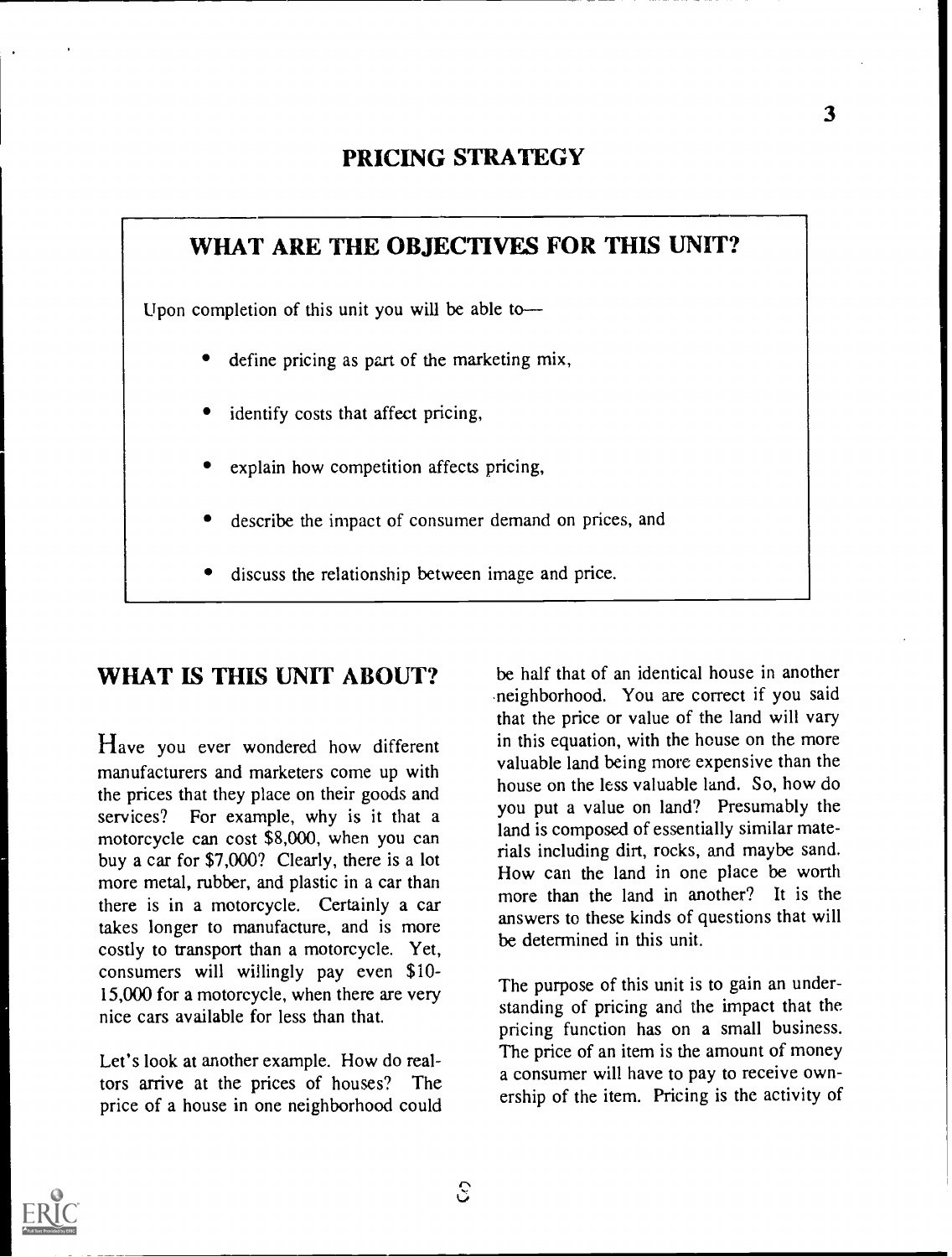

determining what price the consumer will have to pay.

This unit will examine the impact of the pricing function on the various aspects of the business. You will identify the costs that will affect prices, then examine the impact of competition, demand, and image on price.

# IS PRICING A MARKETING FUNCTION OR AN ACCOUNTING FUNCTION?

This question gets to the heart of the pricing activity. Pricing is fundamentally a marketing function, not an accounting function. However, the two must be coordinated by the marketing staff in order to maximize profits, which is the objective of most businesses.

To understand this concept more clearly, we must take a look at the role of marketing in the production and sale of goods and services. Often the distinction between marketing and sales is blurred by businesses and consumers alike. As a general definition, sales is the disposal of goods and services that have already been produced, whereas marketing is the production of goods and services that people will want to buy. The difference is in the timing. Salespeople spend their time making goods more appealing, whereas marketers spend their time making more appealing goods.

So, having defined marketing, how is it then that pricing is a marketing challenge? Remember that marketers produce products that are more appealing to the consumer. There are four recognized elements to this production process. These are known as the FOUR Ps of marketing, or alternatively, the Marketing Mix. The four elements are as follows: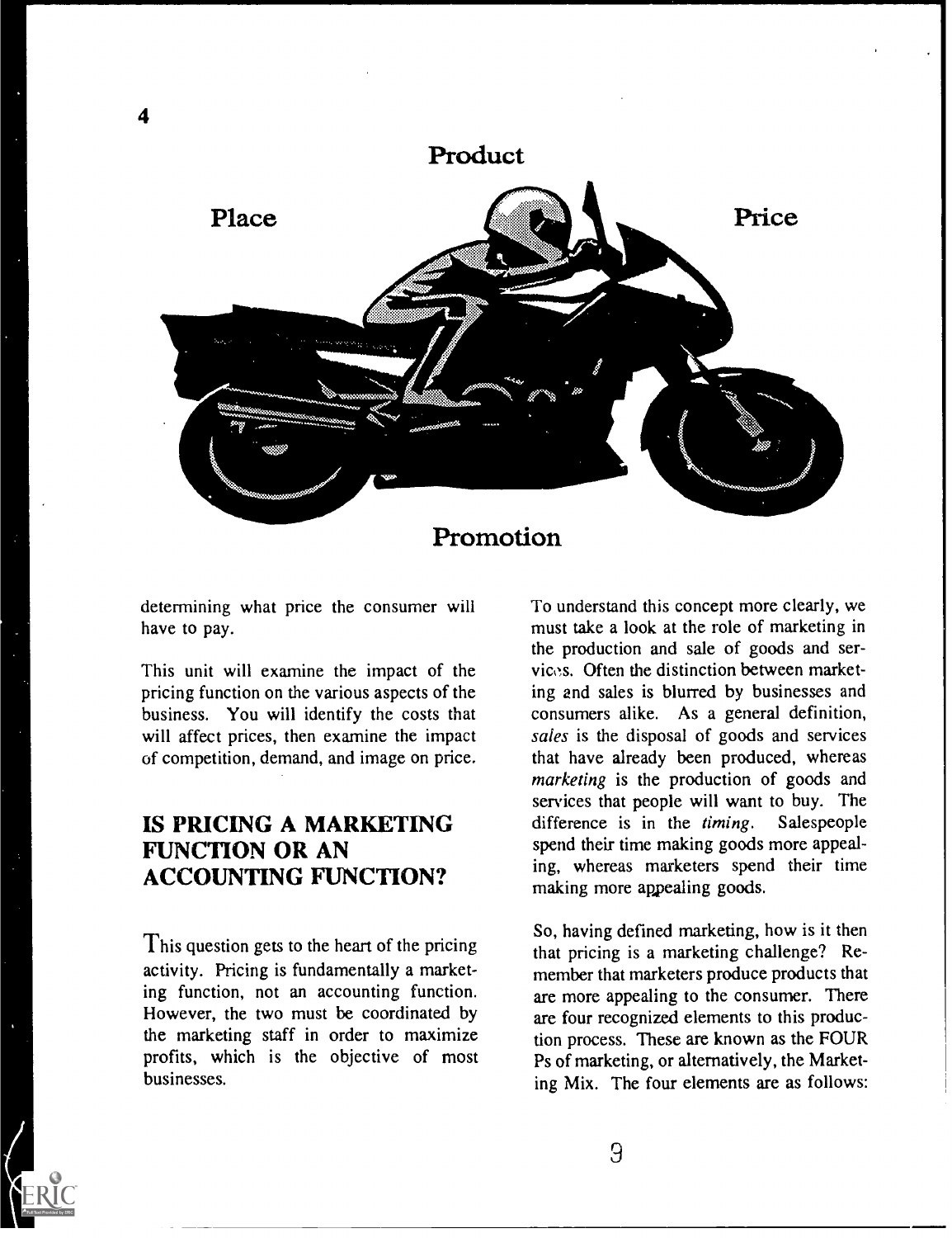

- I. Product. Creating a product or service that meets the consumer's needs.
- 2. Promotion. Promoting the product in such a way that allows eligible consumers to know about the product.
- 3. Place. Having the product available at a place that makes sense for the consumer to purchase it.
- 4. Price. Charging a price that conveys the appropriate value for the product, and is acceptable to the consumer.

Of the Four Ps, each represents an aspect of a product that will have a bearing on the consumption choice of the people in the marketplace. In ether words, each of these elements influences how attractive a product is. Let's take another look at the motorcycle example to illustrate this point. As a product, the motorcycle has two wheels and an engine which, when combined on a frame, provide the experienced rider with a fast and fun form of transportation.

Without *promotion*, the potential rider would not know either where to buy the machine, or the different types of machines that are available on the market. Manufacturers of motorcycles place advertisements in newspapers and phone books to let buyers know where to go to buy motorcycles.

The *place* that the motorcycle is available is also important because it determines who will have access to the product. As an extreme example, let's say that motorcycles were only available in Japan and Germany. That means that U.S. riders would have to travel to Japan or Germany to buy them. Not many riders would be prepared to do this. Therefore, a motorcycle that is sold



5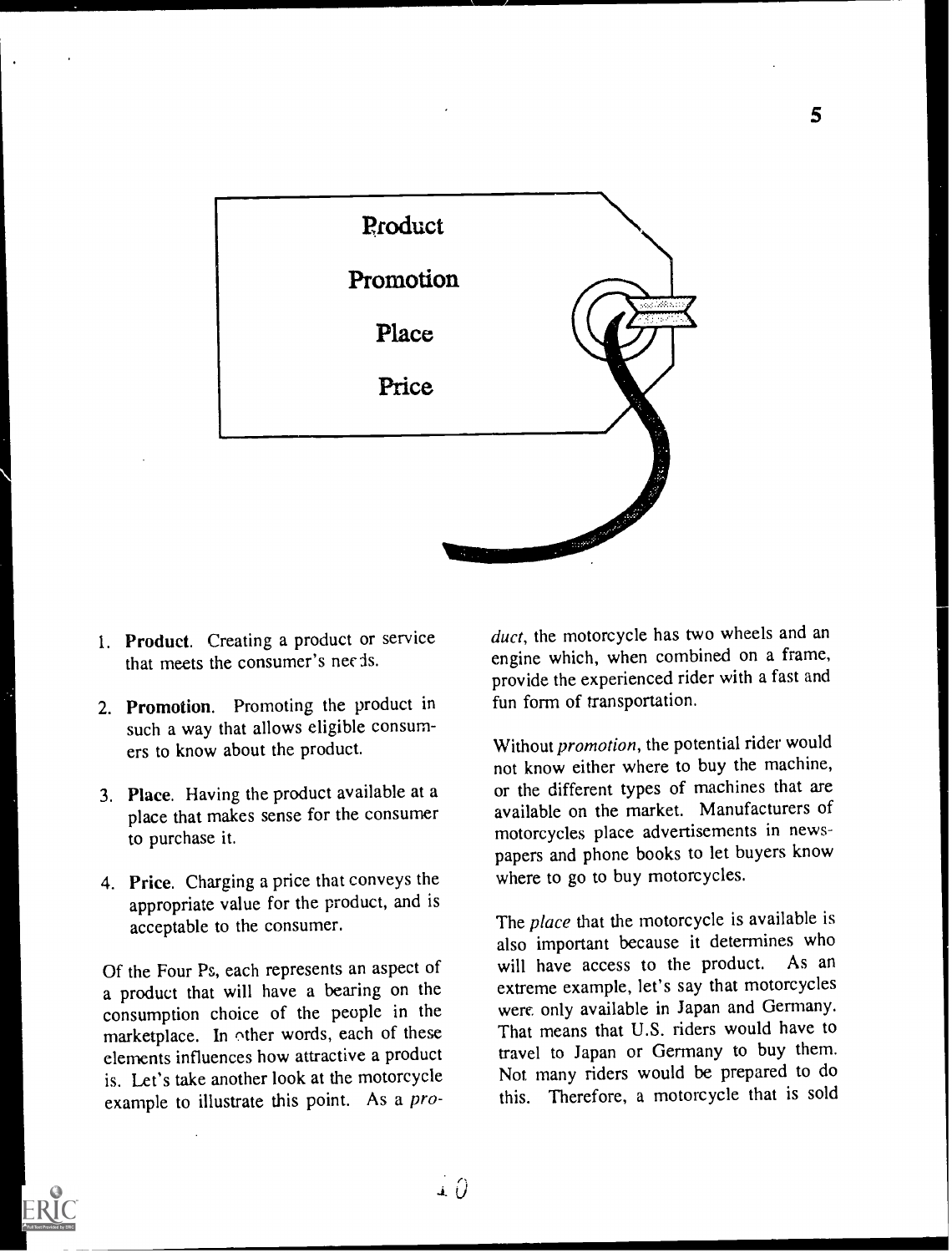

and serviced locally will be more attractive to the consumer.

The final element of this mix is the price. If the manufacturer charges \$1 million for each :notorcycle, then there are very few consumers who would be willing to buy it. On the other hand, if the manufacturer charged \$100, he would sell many motorcycles. But, the manufacturer would go out of business because the motorcycle costs more than \$100 to manufacture. Therefore, the challenge in pricing is to determine a price that is both attractive to the consumer, and recovers the costs of production for the manufacturer.

The small business person manages each of these four elements in the production and sale of the goods and services. Pricing principles can be applied to the most complicated and expensive products, as well as, to the simplest and cheapest products. The difference will be the depth of the price analysis.

# WHAT ARE THE COSTS THAT AFFECT PRICING?

As mentioned earlier, the activities of marketing and accounting are coordinated in setting a price for a good or service. The reason for this is that the price received for a product must be higher than the amount paid to produce it or the firm will lose money with each sale. Therefore, it is crucial that marketers and accountants calculate all of the relevant costs involved in producing a good. They must ensure that the price charged is enough to both cover costs and allow for an acceptable profit.

There are two primary elements in the cost of producing a good or service. They are

- fixed costs and
- variable costs.



 $\overline{1}$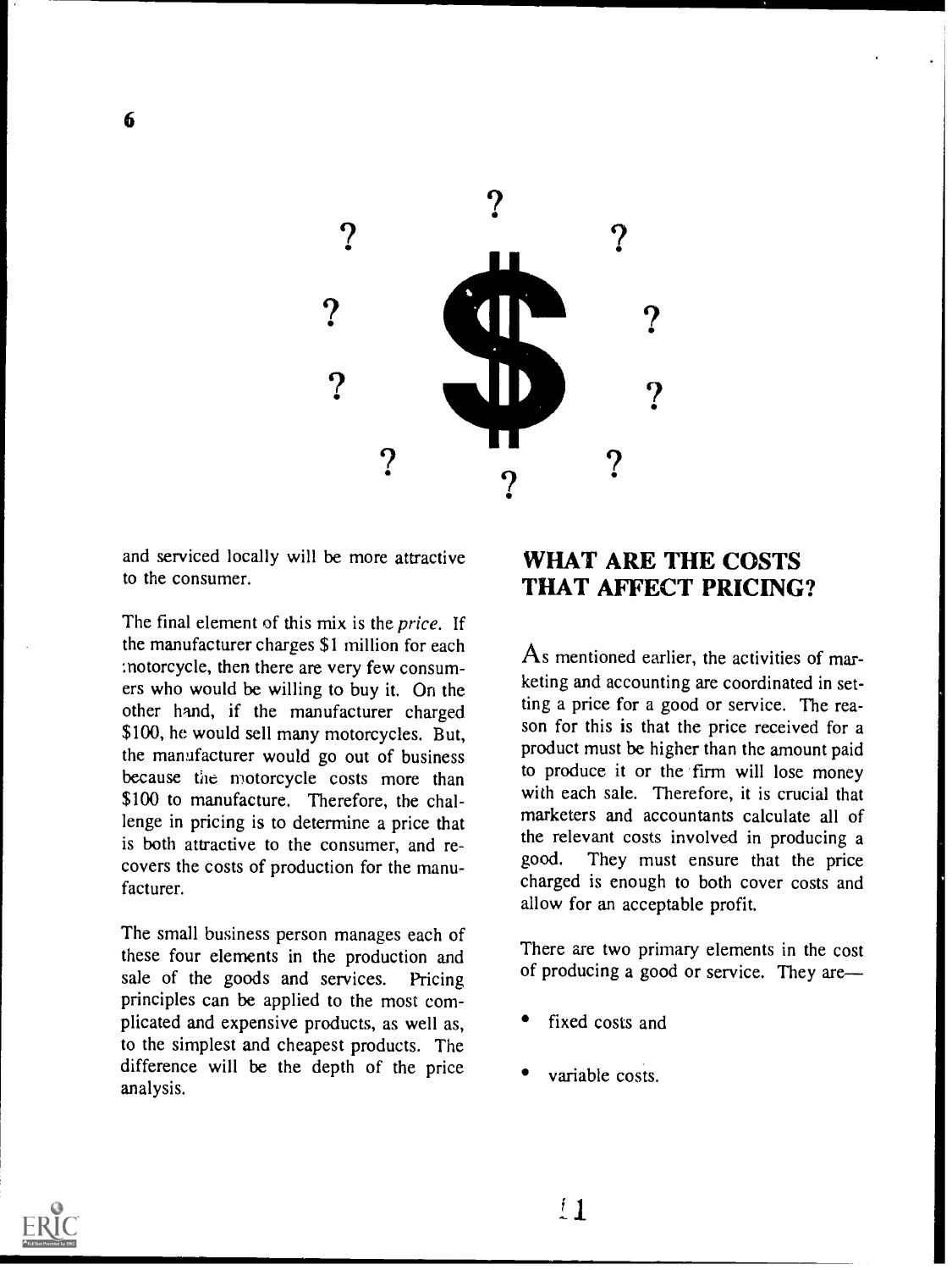Think back to the motorcycle example. Let's assume that the motorcycle would cost about \$1,000 in raw materials. The raw materials for a motorcycle include steel for the wheels, engine, and frame; rubber for the tires; and plastic for the seat. In addition, all of the electronic fittings and lights will cost the manufacturer during production, so they need to be included in the price. These raw material costs are called variable costs, because they vary depending on how many items are produced.

Once these costs are summed, the cost of the power to generate the machines, the wages of the line workers and salespeople, the transportation costs, as well as the costs of the machines to build the motorcycles must somehow be covered. The costs of the workers' salaries, the machines used in production, and the land that the factory sits on are called fixed costs. No matter how many motorcycles are produced, these fixed costs will remain the same.

Both fixed and variable costs must be somehow incorporated into the price of the motorcycle. The variable cost of the motorcycle is calculated as the sum of all the materials used to produce the vehicle. However, adding an amount for fixed costs is not as simple. The fixed costs must be spread over a larger number of motorcycles, not just one. As a general rule, the cost of the machine must be spread over the number of motorcycles it makes. For example, if a machine that makes engines costs \$100,000 and over its life it produces 1,000 motors, then the cost of the machine will even out to be \$100 per motor.

A similar calculation can be applied to all of the components of fixed costs. If the price of the motorcycle is more than the total of the variable costs and the proper allocation of fixed costs, then the manufacturer is making a profit on the sale.

#### WHAT IS THE ROLE OF COMPETITION IN THE MARKETPLACE?

Almost everything you have ever paid money for was one of a number of alternatives from which you could choose. When you buy a pair of shoes there are literally thousands of different brands, styles, functions, prices, and sizes from which to choose. The same applies to cars, houses, foods, books, radios, refrigerators, and so on. In the marketplace, the variety of options and alternatives available to consumers provides them with the freedom to choose the most appropriate product for their needs. Whenever the consumer is able to choose from among alternatives, the suppliers of those alternatives are facing competition.

From a producer's perspective, competition is bad. When there is competition, then consumers can choose bztween your product and someone else's product. In order to make a sale, your product needs to be somehow superior in the consumer's mind. This makes your job more difficult and costly.

However, from a consumer's perspective, competition is good. Competition ensures that manufacturers sell high quality goods at reasonable prices. Competition forces manufacturers to invest time and money in research and development. Competition helps to ensure that consumers receive value for their purchases.

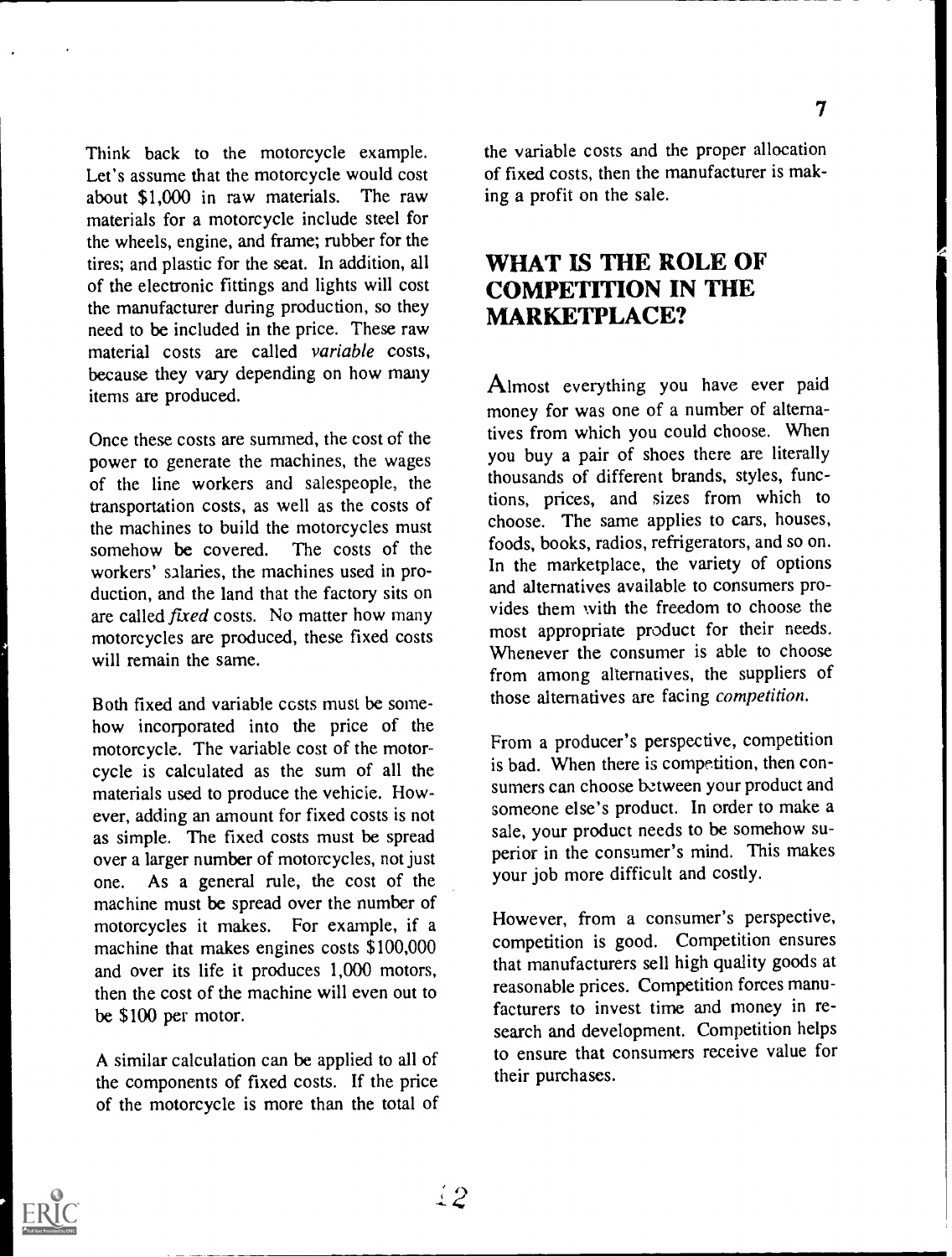

#### HOW DOES COMPETITION AFFECT PRICES?

To understand how competition affects pricing, look at this next example. Let's assume for a moment that there is only one make and one model of car available in the market. That would mean that everyone who wanted to buy a car would be forced to buy the same car from the same company. Effectively, the car seller could charge whatever price .ie or she wanted for the car because there is no alternative available. Consumers who wanted to buy a car would be forced to pay the high price. This type of market is known as a *monopoly*. A monopoly occurs when there is only one major supplier in the marketplace. Can you think of any monopolies that exist in the U.S?

Now, assume that there is only one brand of soap on the market. If you want to wash with soap, you must buy this brand of soap. The manufacturer could charge \$20 for a cake of soap and people would pay it.

The reason that manufacturers cannot charge extremely high prices is that competition forces them to offer a good value to the consumer. If a soap manufacturer charges too much for a soap product, then consumers will buy a cheaper soap from another soap company.

In fact, competitive pricing plays a major part in helping to determine a price for a product or service. Remember, competition is comprised of the alternatives to your product or service that are available to the consumer. If your product is a breakfast cereal, then think of how many alternatives there

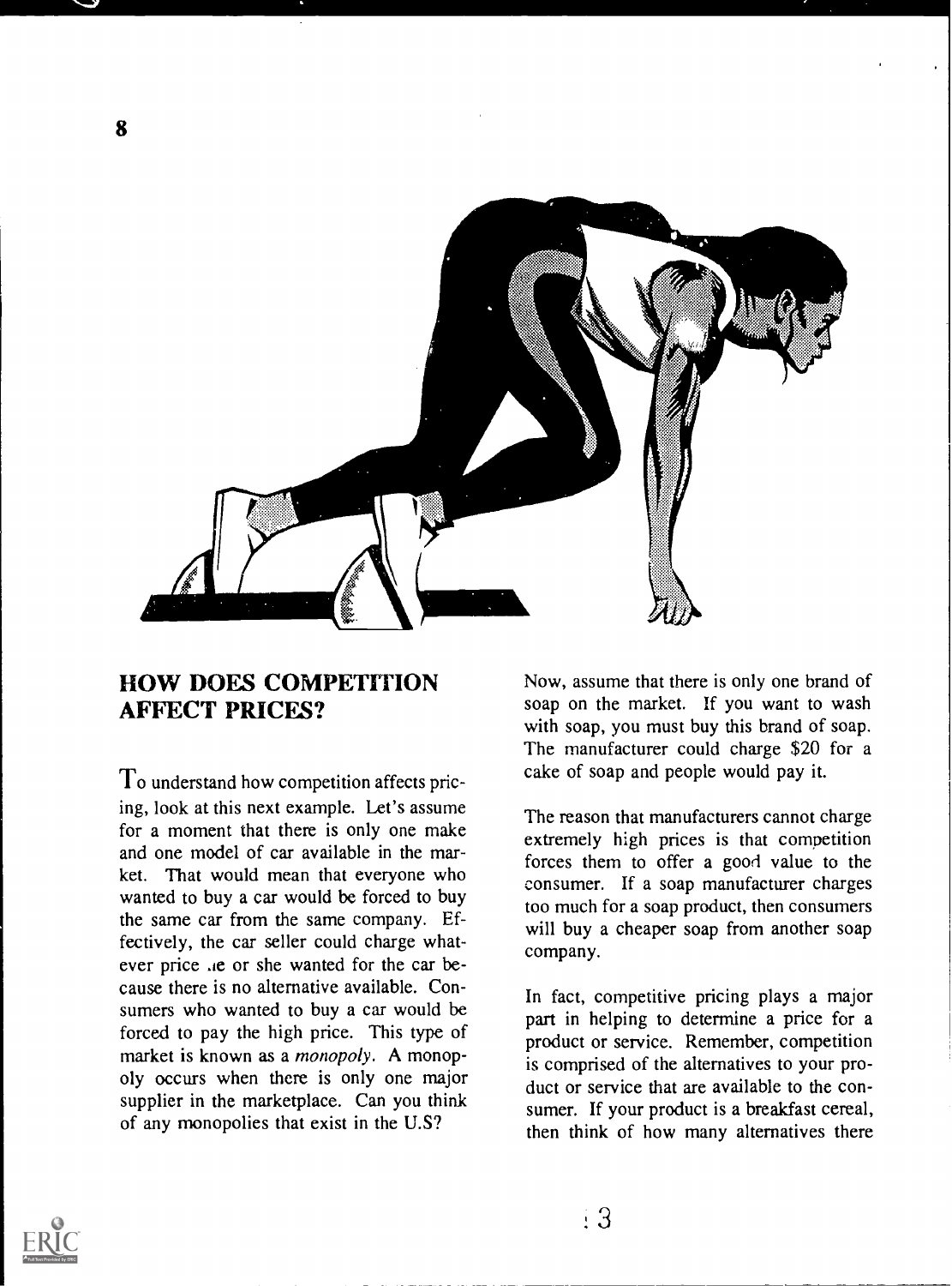9

are for your product. Not only are there all of the different varieties of cereal (direct competition), but there are also a variety of different types of foods you can eat'at breakfast (*indirect competition*). For example, you could eat fruit, toast, bagels, yogurt, oatmeal. or leftovers. In fact you could eat just ribout anything you want to for breakfast as long as you have it available.

The implication of this realization is that as a category, the price of breakfast cereals must seem reasonable to consumers, or they would not consider buying them. Secondly, the price of the different brands of cereals within the category must seem reasonable to consumers. This reasonableness will be based on the types of features offered by the cereal, such as flavor, health benefits, and free gifts. Typically, the product with more features, or higher quality features will sell for a higher price.

As an example, assume that your company makes breakfast cereals. Your technicians have just formulated a cereal that is very similar to "Rice Krispies." You are going to call your product "Paddy Bubbles," and you expect that people will buy your cereal instead of "Rice Krispies."

Question: How much should you charge for "Paddy Bubbles?" Should you charge more, the same, or less than the price of "Rice Krispies?

Answer: If the new cereal provides no benefit to consumers other than the fact that it is an alternative to "Rice Krispies, then consumers will probably not pay more for your cereal than for "Rice Krispies." In fact, because people tend to buy things they know they like, if your cereal costs the same as "Rice Krispies", then people may still not have a good enough reason to buy it. Therefore, in order to persuade people to buy your cereal, it will probably have to cost less than Rice Krispies before people will give it a try.

If you price your product lower than your competitors, you must decide how much less will be enough to take market share from your competitor. If the reduction is too small, then few customers will be persuaded to change. If the reduction is too large, then you will attract all the customers you want at the expense of your profit margin.

One of the ways you might consider attracting new customers without sacrificing longterm profit is with a price promotion. This promotion may take many forms, such as a trial offer, a sale price, buy one get one free offers, or coupons.

Coupons are common today because manufacturers like to offer the public an incentive to try their products without lowering the price permanently. Coupons may be mailed, attached to other products, or dispensed at the point of purchase.

Another common form of incentive is the use of a rebate. The consumer mails in a card and proof of purchase and receives a check in the mail. Either way, the manufacturer hopes that the consumer will try the new product, like it, and buy it again at full price. Next time you go shopping, you might want to use coupons to see how much money you can save.

The problem with price promotions is that they may encourage people to buy whatever they have coupons or rebates for. Instead of building loyalty to your product, coupons build loyalty to buying at a discount. When

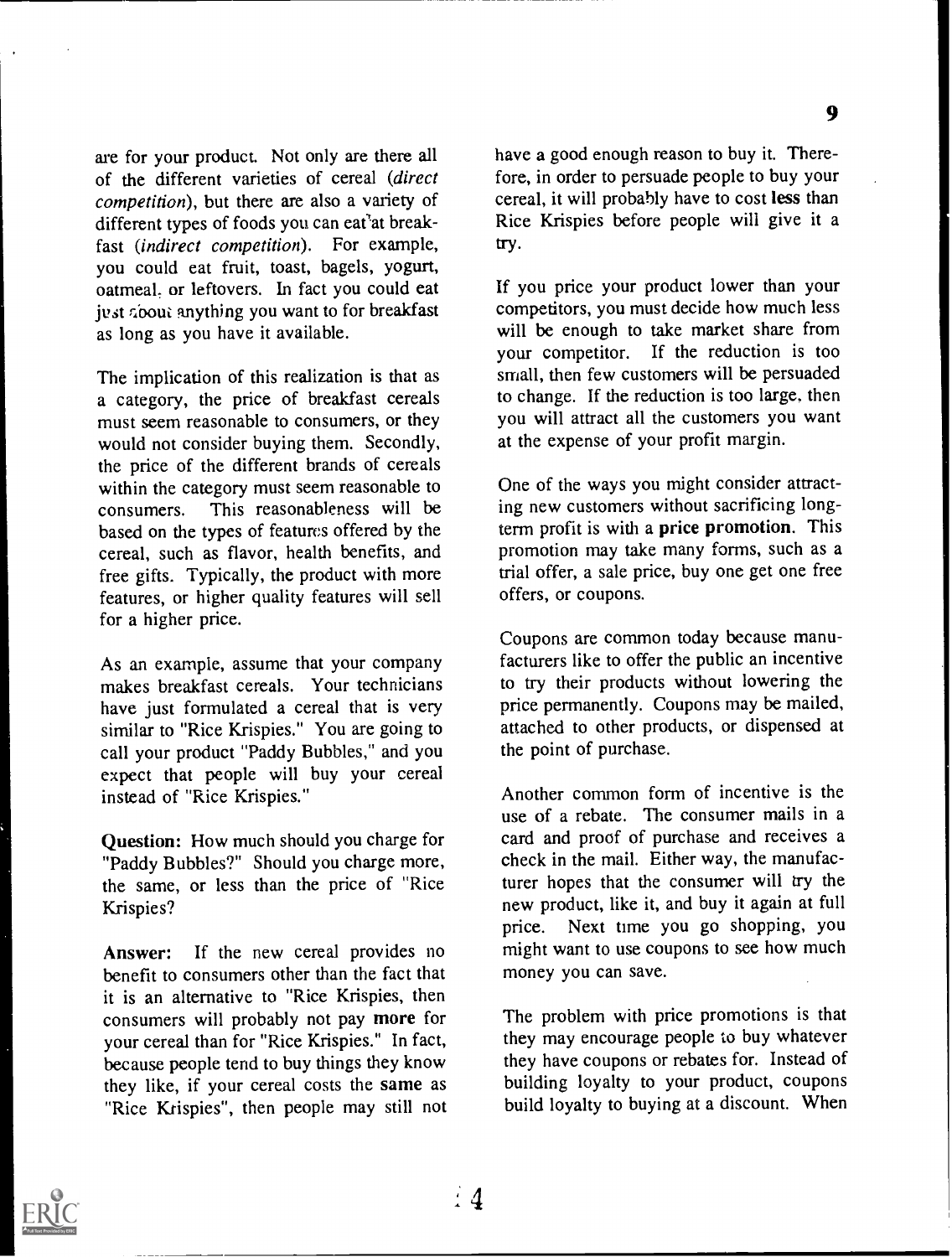this happens, manufacturers are merely giving away profit and doing themselves more harm than good.

#### HOW DOES DEMAND FROM CUSTOMERS AFFECT PRICES?

The affect that demand from customers can have on prices is best explained using the economic concepts of supply and demand. Supply is the amount of goods and services provided to the market for consumption. Demand is the amount of goods and services that the market wants to consume. Both of these concepts are governed by the prices for goods and services in the market. The following is a simple example to explain the concepts of supply and demand.

# WHAT IS SUPPLY?

Let's go back to the soap example used earlier. The amount of soap supplied to the marketplace will depend on the amount consumers are prepared to pay for it. Assume that it costs 50 cents to make and distribute a cake of soap. and consumers are prepared to pay \$20 for it. If soap companies can make a profit of \$19.50 for every cake of soap they sell, they will flood the market with soap. In fact, other companies would begin to manufacture soap if they thought they could get that sort of profit from it.

But how would the new manufacturers encourage you to purchase their soap instead of the competition's? They would probably cut the price slightly. Perhaps they would sell their soap for \$19.00. Then other manufacturers would enter the market and sell their soap for \$18.00 or \$17.00, and so on.

The price would continue to fall until the profits on soap no longer attracted new manufacturers. That price might be \$1.50 or lower. Initially, the profit attracted new suppliers to the market. Competition among the new suppliers drives the price and profit down. In the end, the low profit in the market discourages new suppliers from entering the market.

#### WHAT IS DEMAND?

Now, let's look at this relationship from the perspective of the consumer. Assume that there is only one manufacturer of soap, and that soap is scarce in the marketplace. Assuming everyone washes with soap, if necessary, consumers will be willing to pay a lot for a cake of soap. High demand for a small amount of soap permits manufacturers to charge high prices.

But, what happens when these other manufacturers enter the market? There will be more soap available to consume, so people will pay less for it. Like jewelry, the more there is available, the less valuable it becomes. Demand is measured by the amount someone is prepared to pay for something. Therefore, as the quantity of soap available increases, the price people pay for it decreases.

Note that the graphs of supply and demand, behave in the opposite manner. As the price increases, the quantity supplied to the marketplace also increases. This is depicted in

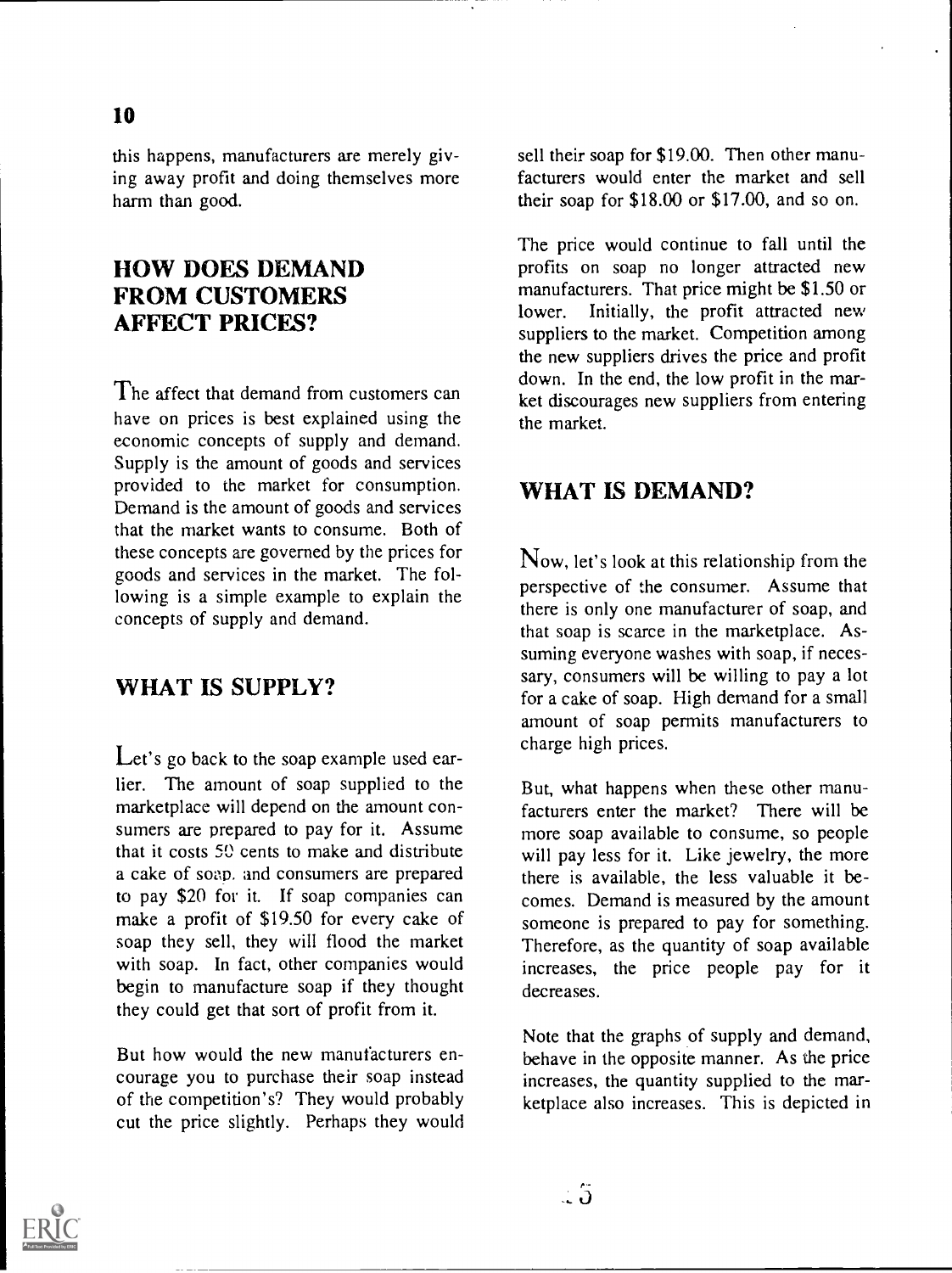

a graph that slopes upward and to the right. Demand is just the opposite. As price decreases, the quantity demanded by the marketplace increases. This is depicted by a graph that slopes downward from left to right.

If you were to lay these graphs one on top of the other, the point where the two lines meet is called market equilibrium. Equilibrium is achieved when the price is high enough that manufacturers can make a satisfactory profit, and consumers are willing to pay that price.

The forces of supply and demand act together to create a market equilibrium. If demand is too low, then prices will fall to a point where more consumers are persuaded to buy the product. Thus, the market returns to equilibrium. If demand is too high, then manufacturers will raise the price of their products to make more profit. The higher prices will discourage shoppers, and demand will level off once again to a point of equilibrium.

#### WHAT IS THE IMAGE OF A PRODUCT?

Have you ever wondered why some people are prepared to pay tens of thousands of dollars more for a luxury automobile than a standard car? Without question, the engineering, materials, manufacturing processes, and design of a luxury car make it more expensive to produce than a standard car. However, it is not true that it costs five times as much to manufacture a Mercedes

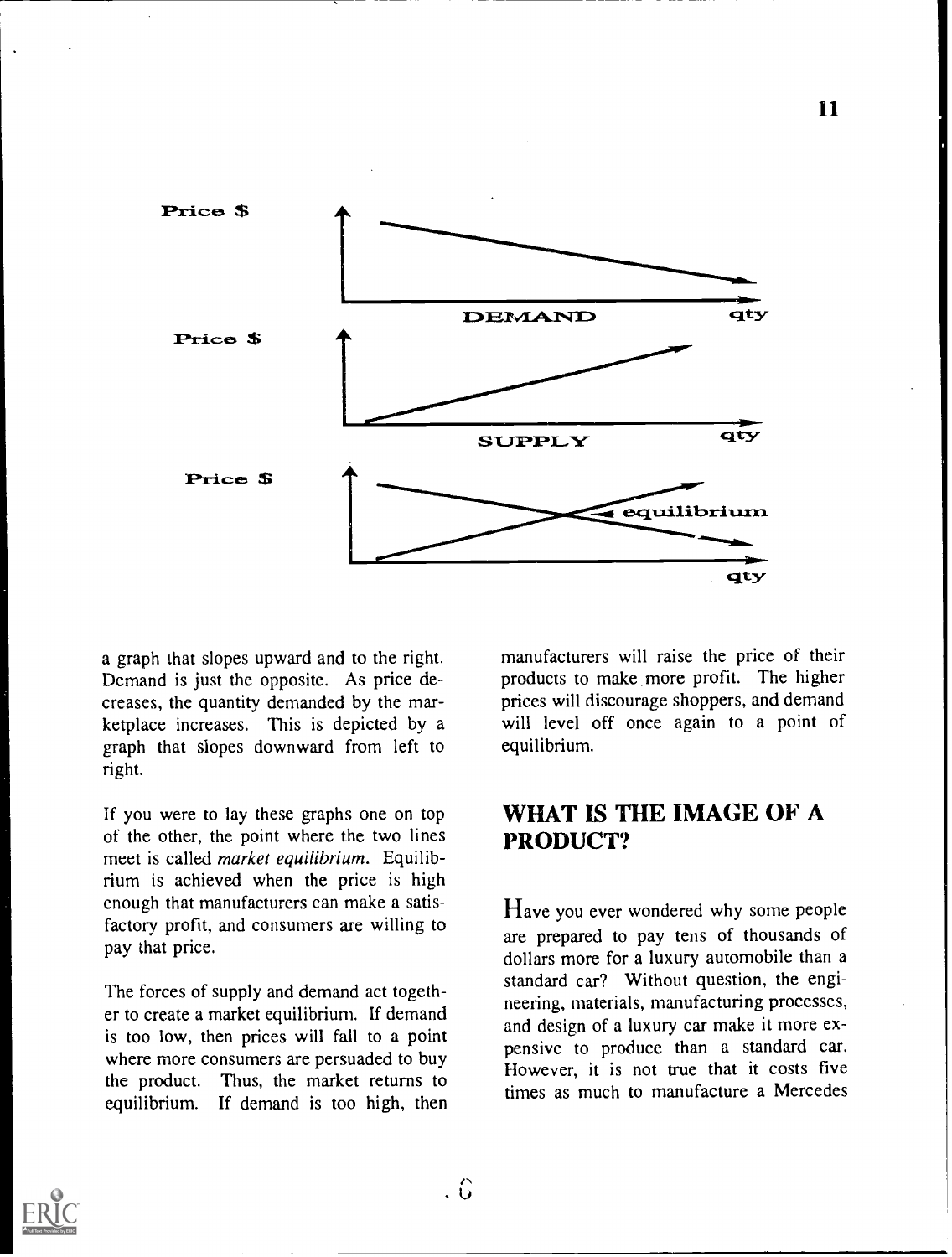

than to manufacture a Chevrolet. So, what is it about a Mercedes that makes people pay so much more for it? The reason is that the Mercedes has an image of luxury, status, quality, engineering, and social achievement. The consumer is not only paying for the automobile and its functions, but also for its image.

The image a product portrays is very important to consumers. Without being able to make an independent evaluation of every product that is available, consumers will rely on image to indicate product quality.

Think of the importance of image for a product that has a lot of competition. Using our soap example, presume that there are 15 competing brands of soap on the market, and that you walk into the grocery store with soap on the shopping list. Assume for the moment that all of the soaps are exactly the same price. How will you choose between them?

In the absence of other criteria, image will play a major role in your evaluation of a product. For example, assume Brand A is sold as a beauty soap, Brand B is sold as a baby soap, and Brand C is sold as hypoallergenic soap. Note, all of these soaps may be nearly the same chemically, but they have different images. However, because of the images of these soaps, you will choose Brand B for your baby or Brand C for sensitive skin.

The image of a product is created by the manufacturer to attract specific groups of consumers. This image is as much a part of the product as its physical make-up.

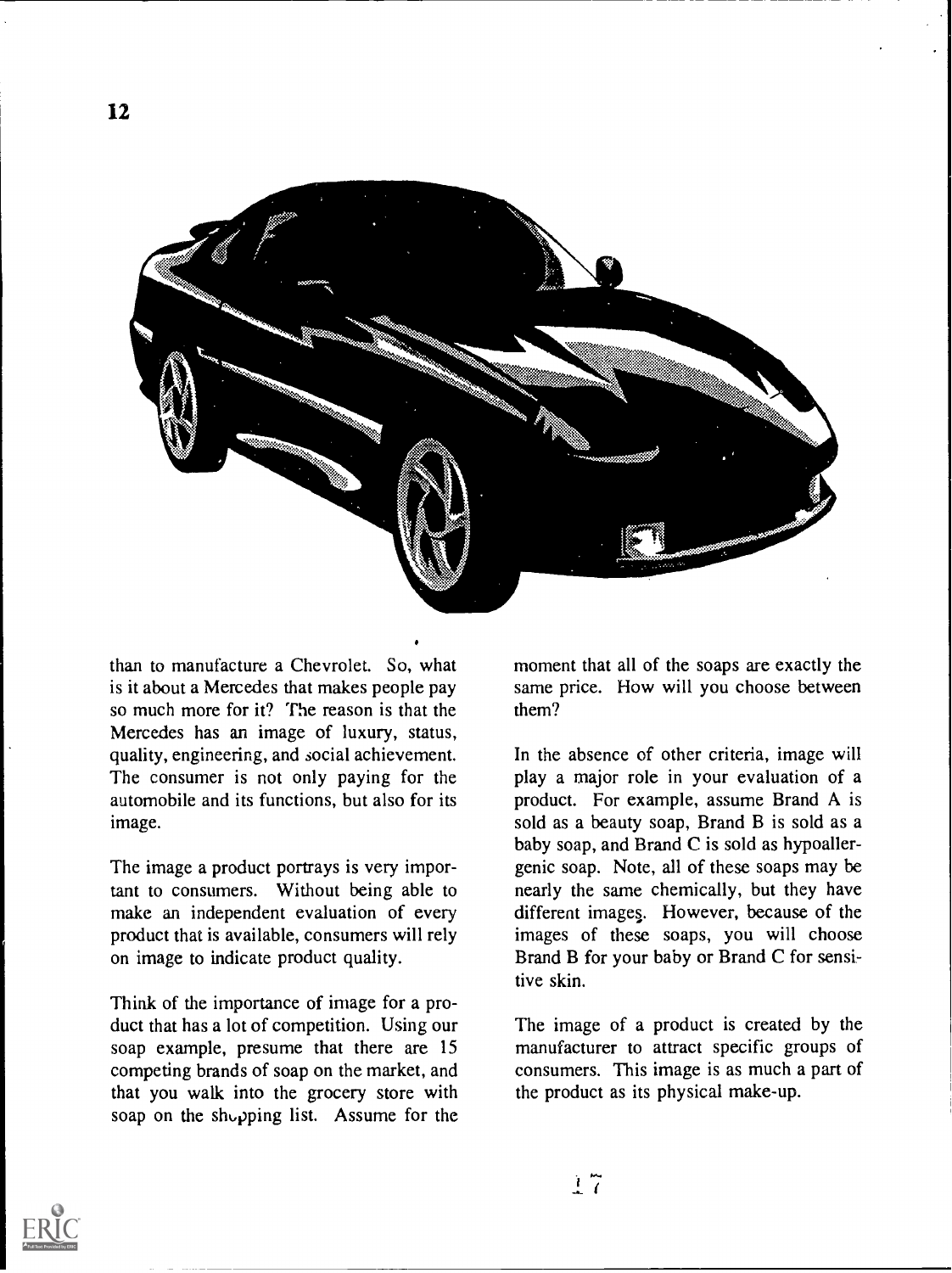#### HOW DOES PRICE AFFECT IMAGE?

In addition to product features, and promotion, the price that a manufacturer charges for a product will have an impact on the image of the product. At the same time, the image of your product will affect the amount you can charge for it.

We will study this concept from different directions. A Mercedes automobile is renowned for its quality. It has the highest level of safety features, the finest engineering, the best materials and workmanship, and a very powerful image of quality. Because this car has such an image, consumers expect to pay a high price for it. The image gives an indication of the expected price.

When Toyota introduced the Lexus brand name, very little was known about the product. It was essentially a new brand name for an entirely new and untested line of automobiles. About the only thing consumers could say about the Lexus was that it was by far the most expensive Japanese car on the market. Since the Lexus was so expensive, consumers thought it was equivalent in quality to the Mercedes. In this case, in the absence of other information, the price is an indicator of the quality.

This phenomenon can be seen in a variety of products. Consumers will often compare products on the basis of price, then choose the product that is the most expensive assuming it is the highest quality. So, why don't all manufacturers charge high prices to indicate that their products are the highest quality? The reason is that if consumers buy a mediocre product at a high price, they will

be disappointed in the product's value. Then, the consumer will not buy the product again. In addition, the product will gain an image of being a poor value for the price. Because of this negative product image, total corporate sales of the product will decline.

To be profitable, products must be sold at a price which more than covers their costs and adjusts to market demand. Fixed and variable costs, as well as desired profit margin, must be calculated. In addition, the successful entrepreneur must be sensitive to market demand and product image.

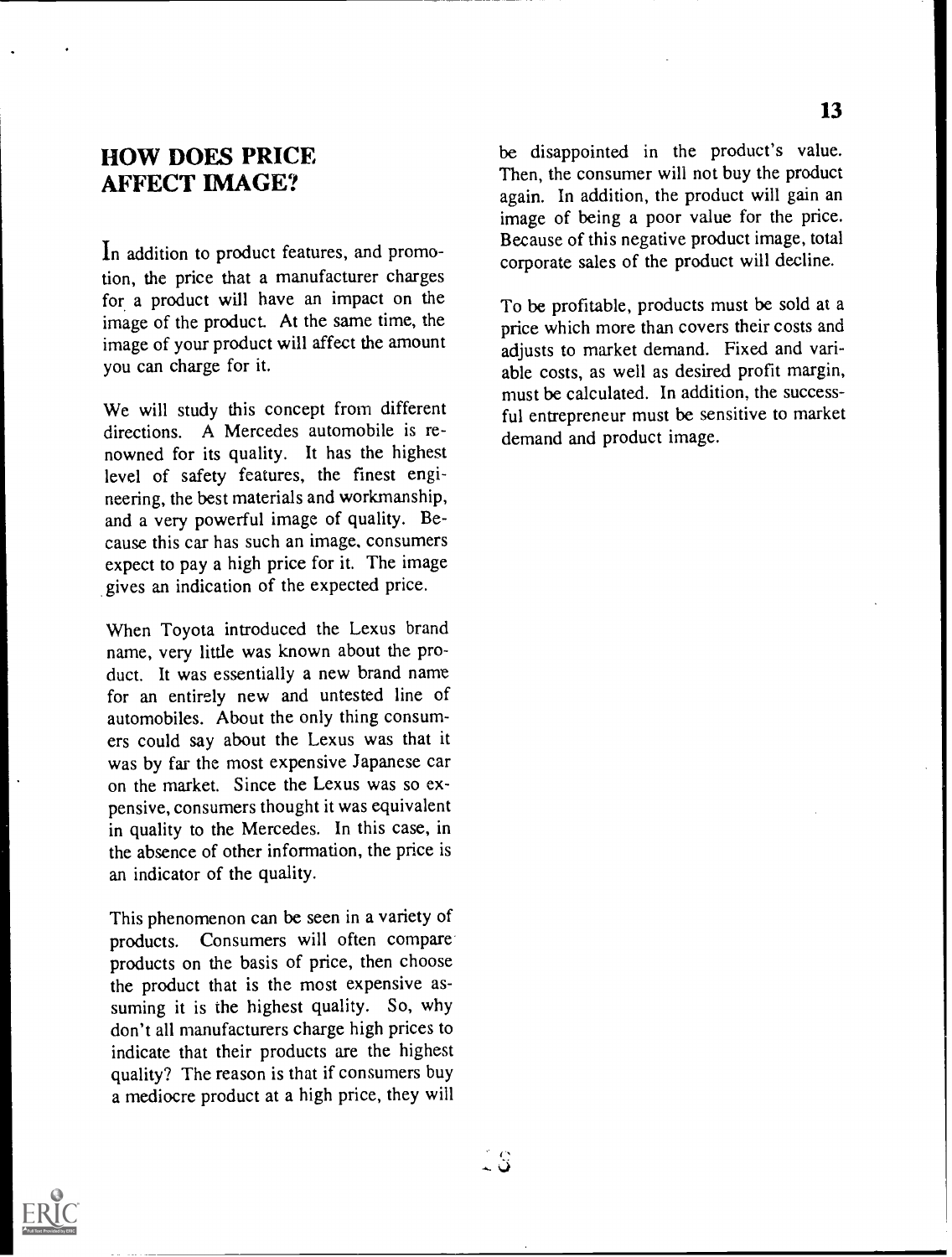# **ACTIVITIES**

The following activities are designed to help you apply what you have learned in this unit.

#### INDIVIDUAL ACTIVITIES

#### A.

Go to your kitchen at home and choose three different types of products. Perhaps choose pasta, potato chips, and soup. Ask whomever bought those products (the person who does the grocery shopping) why they bought that particular product. The reasons might include the following:

This product tastes the best. The packaging is the nicest. The price is always good. We had a coupon. We have always bought this product.

#### B.

For those products where the reason for purchasing was related to price, ask if the consumer (the person who bought the product) would be willing to pay 10, 20, 30, 40, or 50 cents more for the same product. If the consumer is prepared to pay more, then the manufacturer could have made a larger profit on the sale of that product if he had known how much the consumer was prepared to pay.

# C.

For each of the following products, identify each of the four elements of the marketing mix:

| <b>ITEM</b>              | (1)<br><b>PRODUCT</b> | (2)<br><b>PLACE</b> | (3)<br><b>PROMOTION</b> | (4)<br><b>PRICE</b> |
|--------------------------|-----------------------|---------------------|-------------------------|---------------------|
| Automobile               | <b>Buick</b>          | Car Dealer          | T.V. Ads                | \$15,000            |
| Cereal                   |                       |                     |                         |                     |
| Computer                 |                       |                     |                         |                     |
| Athletic<br><b>Shoes</b> |                       |                     |                         |                     |

On a separate sheet of paper, identify these four elements using five products of your choice.



 $\pm 3$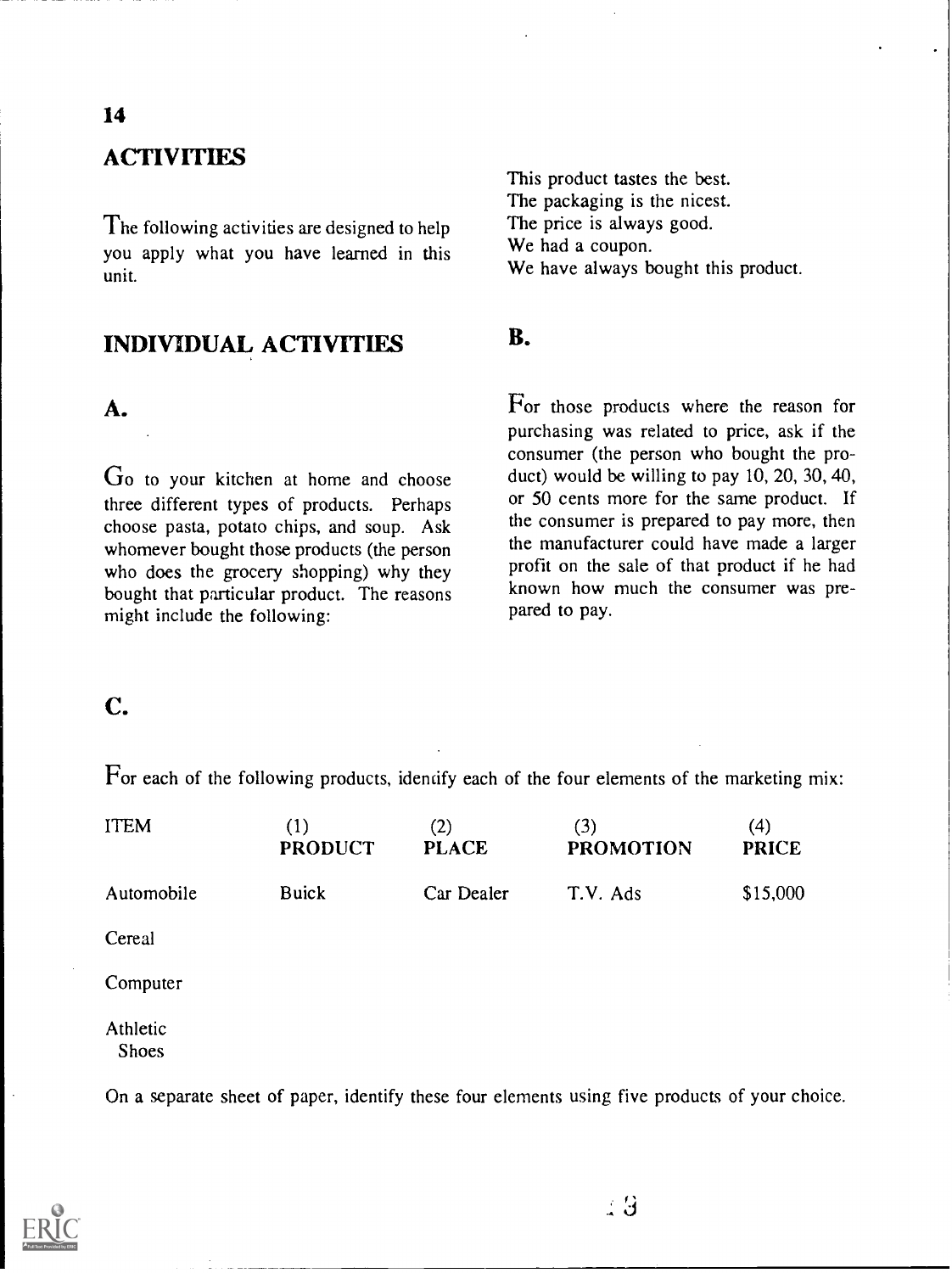#### GROUP ACTIVITIES

#### A.

In teams of 4-5 people, create a list of six items that are commonly found in all grocery stores. Make sure that each team knows exactly what brand and size of item it must look for. Now select three of that items' competitors for comparison purposes. Each member of the team should go to a different grocery store and find out the prices of the items that have been selected. Now, divide the items into categories and place them in descending order of price (i.e., from most expensive to least expensive).

#### Questions:

- 1. Are the prices of similar items the same in different stores?
- 2. Are the prices of competitive goods the same in each of the stores?
- 3. Are the items in the same price order in different stores?
- 4. Why might the prices be different between different stores.

#### B.

Each team member is asked to examine the contents of the breakfast cereal aisle in the grocery store, answer the following questions, then meet but as a group and discuss the findings.

- 1. How many different individual brands of cereal are there?
- 2. What is the range of prices?
- 3. Using a rating of 1 as the cheapest looking and 10 as the nicest looking, rate each of the cereal packages.
- 4. Ignoring size as a factor, is there a relation hip between the quality of the appearance of the products and the price?



15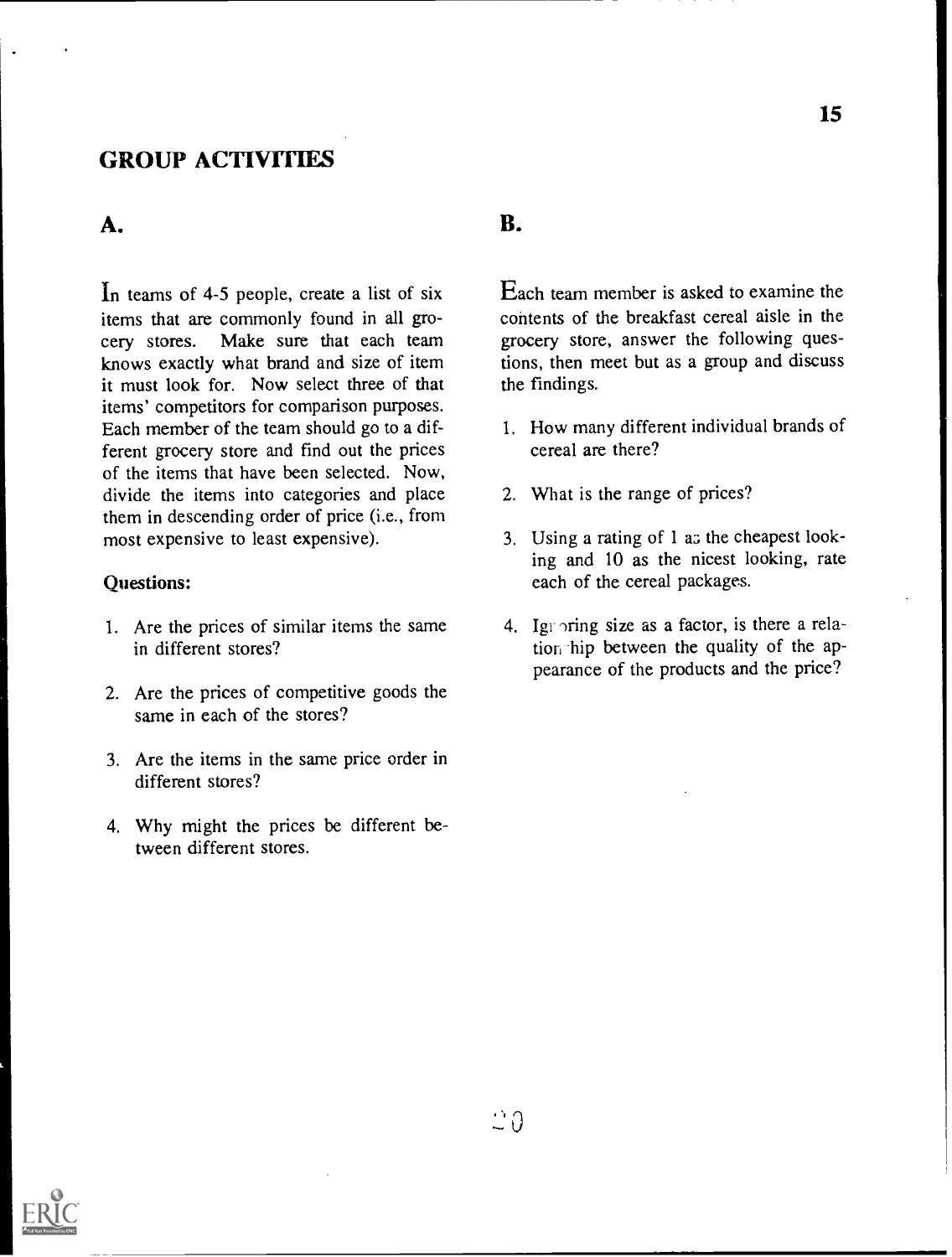# CASE STUDY

A young entrepreneur is considering operating a home delivery taco restaurant from her house. Each meal will be the same size and will be made from a popular taco dinner set that is available from the grocery store. The meal is designed for big families, as each order consists of 12 prepared tacos, a jar of picante sauce, and a bag of nacho chips. The meals will be delivered hot within 30 minutes of ordering. Drivers will service an area of not more than 10 minutes from the house.

The entrepreneur has surveyed the neighborhood. She has determined that there is a definite need for this type of service due to the large number of families in the area, and the lack of any direct Mexican restaurant competition. The following is a breakdown of the expected cost per meal:

| Taco Dinner Kit | \$2.50 |  |
|-----------------|--------|--|
| Picante Sauce   | \$1.50 |  |
| Ground Beef     | \$1.50 |  |
| Nacho Chips     | \$1.50 |  |
| Lettuce         | \$0.80 |  |
| Tomatoes        | \$0.50 |  |
| Sour Cream      | \$0.50 |  |
| Cheese          | \$0.50 |  |

It takes about 10 minutes on the grill and 5 minutes in the oven to get every meal ready to go. The cost of the gas for the oven is \$0.50 per hour. Once the meat is ready, putting the tacos together for consumption takes about 10 minutes. The entrepreneur will pay herself \$9.00 per hour as a salary for preparation, and the driver will be paid whatever tip he or she receives for the delivery.

#### DISCUSSION QUESTIONS

- 1. Which of the above costs are fixed; which are variable?
- 2. What is the total cost per taco meal that is prepared?
- 3. What should be the price of the meal using a cost plus 15 percent rule?
- 4. What are the direct competitors to this service? (For example, who else delivers meals at home? Who are the indirect competitors? How much do competitors charge for their services?)
- 5. Would this product be competitive at this price? What would be a more competitive price and is there any way that you could charge that much?

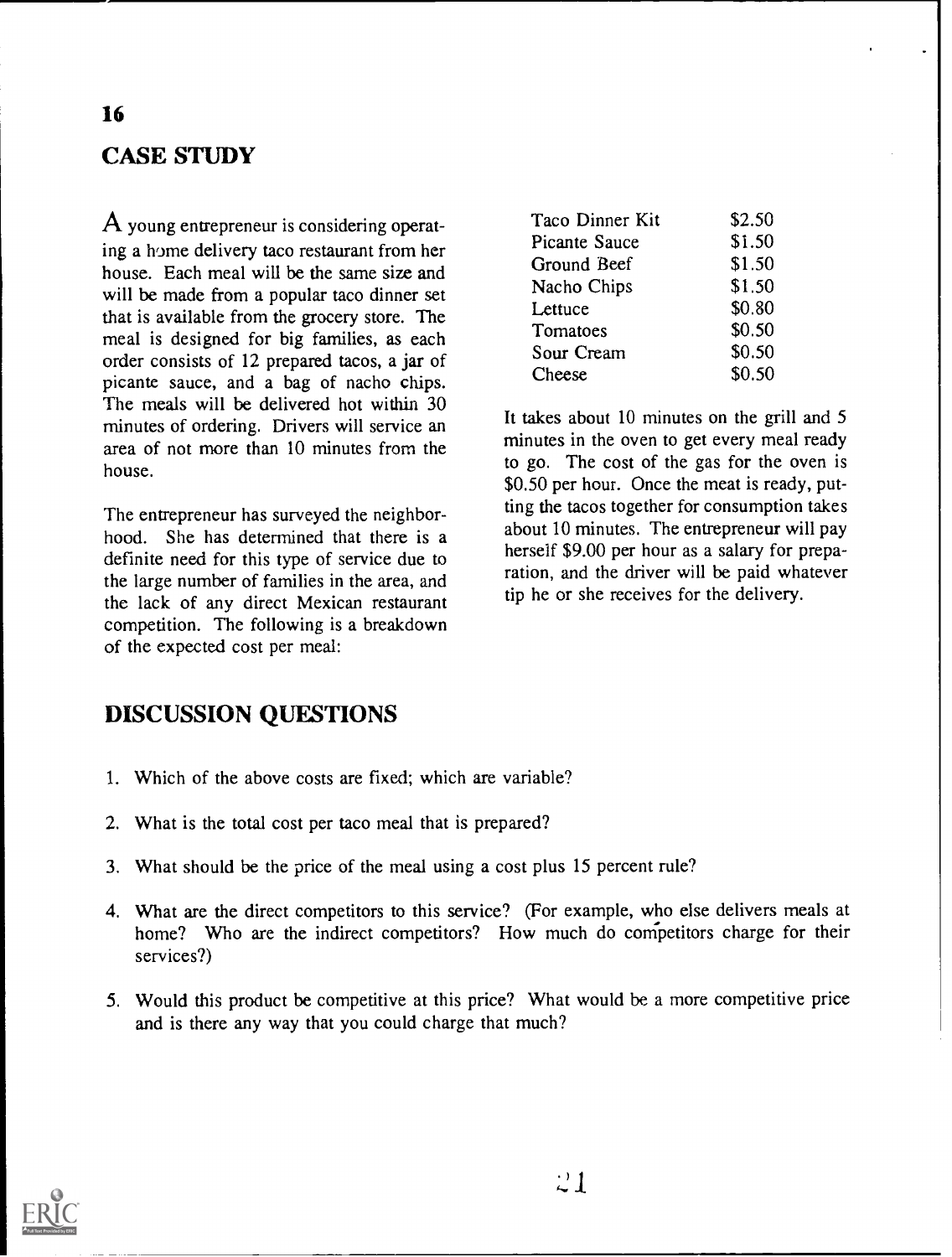#### ASSESSMENT

Read the following questions to check your knowledge of the topics presented in this unit. When you feel prepared, ask your instructor to assess your competency on them.

- 1. Describe the relationship between marketing and accounting in the determination of prices.
- 2. Describe the accounting elements of a price that must be covered in order for a company to make a profit on the sale of its products.
- 3. Explain the relationship between the level of direct and indirect competition and price.
- 4. Describe the relationship between supply and demand.
- 5. Describe the circumstances under which price creates an image for a product. Describe the circumstances under which the image of a product justifies its price. Give two examples of each.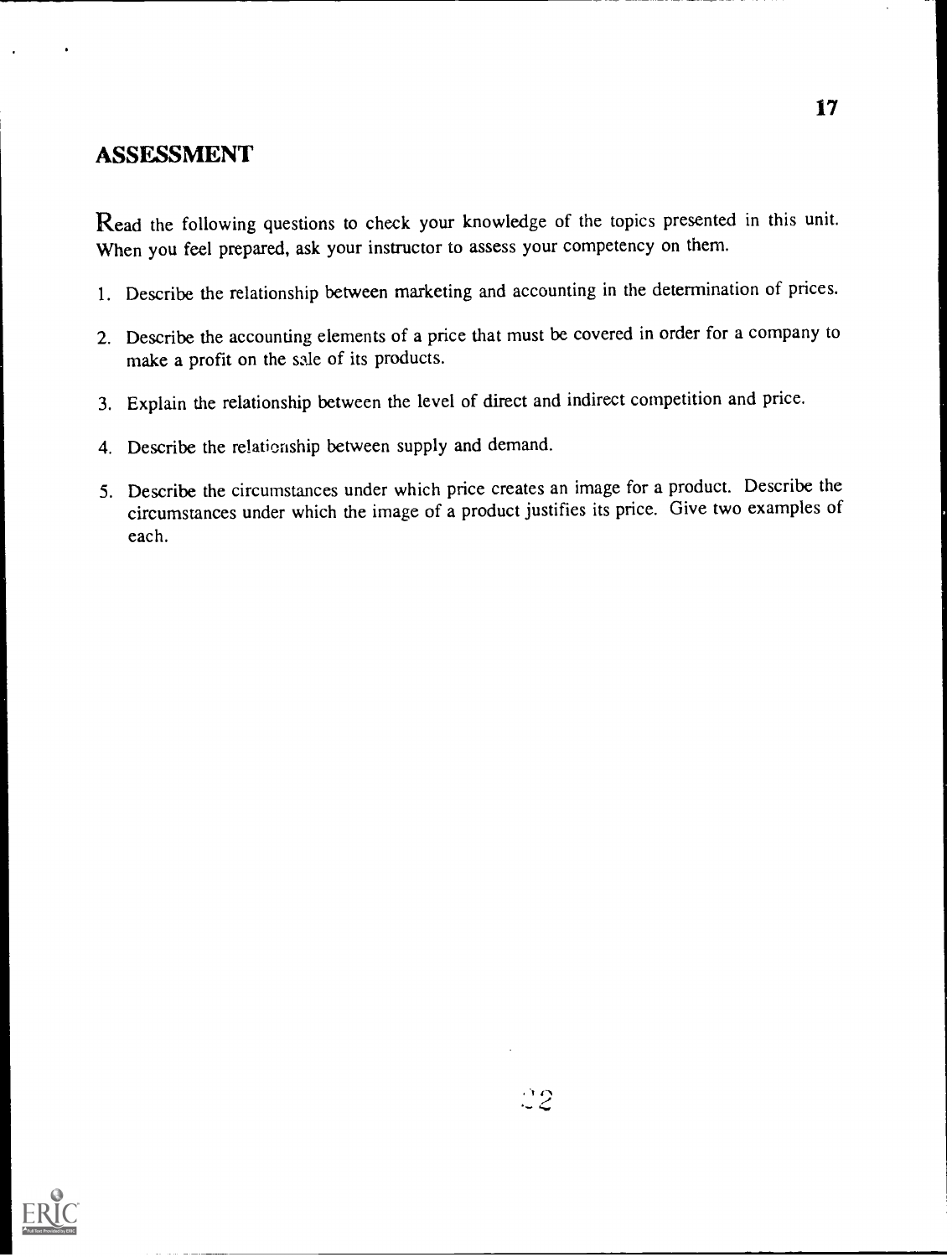#### REFERENCES

- Britt, S., et al. Marketing Management and Administrative Action. New York, NY: McGraw-Hill, 1983.
- Cook, K. AMA Complete Guide to Small Business Marketing. Lincolnwood, IL: NTC Publishing, 1993.
- Davidson, J. The Marketing Sourcebook for Small Business. New York, NY: John Wiley & Sons, 1989.
- Monroe, K. Pricing: Making Profitable Decisions. New York, NY: McGraw-Hill, 1990.

Montgomery, S. Profitable Pricing Strategies. New York, NY: McGraw-Hill, 1988.

Morris, M., and Morris, C. Market Oriented Pricing. New York, NY: Quorum Books, 1990.

ý

Rogers, L. Pricing for Profit. Cambridge, MA: Basil Blackwell, Ltd., 1990.